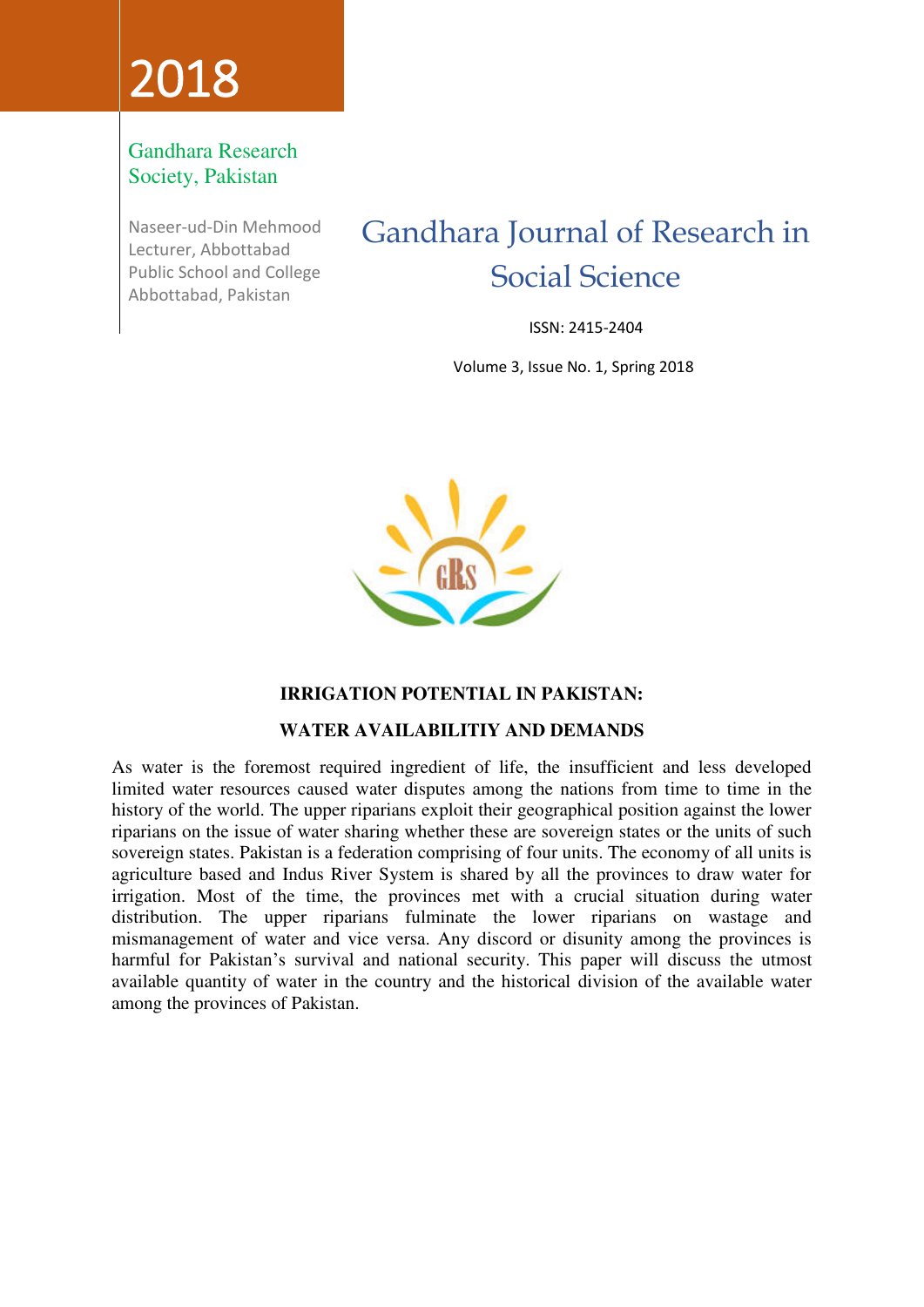#### **IRRIGATION POTENTIAL IN PAKISTAN: WATER AVAILABILITIY AND DEMANDS**

Naseer-ud-din Mehmood

#### **Introduction**

The world's ancient civilizations had been the gift of mighty river basins of the world. Mostly the economy of these civilizations had been reliable on agriculture, and agriculture had remained as a primary occupation for human being because human resources were not developed well in the past time. This made agriculture a linchpin among all the natural resources in economic sector. As water is the foremost required ingredient of agriculture, the insufficient and less developed limited water resources caused water disputes among the nations from time to time in the history of the world. This gave birth the exploitation of lower riparian by the upper riparian for centuries at intra-national as well as international level till the primal comprehensive code of river water law that had emerged out of years debate, is that the user at the upper side of a flowing stream (which is legally known as upper riparian) has no right to pull out or divert water from the sharing river if it is against the interest to a party at the lower side (which is commonly known as lower riparian).

Prof: H.A. Smith's famous work "Economic Uses of International Rivers", which examines treaties between the states since 1785, states that all these treaties proceed with principle that works executed in the territory of one state, require the consent of another, if they injuriously affect the interests of the latter.<sup>1</sup>

 A country may have sufficient natural resources according its physical features and geographical location such as cultivable lands, suitable climatic conditions, mineral resources, water resources and trained manpower. It may get maximum output from all these resources only in the presence of congenial and salubrious political environment otherwise all these factors of exploitation become insignificant. Empirical evidences show that economic development and political stability correlate to each other. Disagreements and distrust among the societies arise when they differ in their socio-economic status. In such environment, one enjoys its status while the other is depressed. Unfortunately, this took place between the provinces of Pakistan when the units differed in their social and economic status whether it caused of less natural resources or mismanagement. Evidences show that less water resources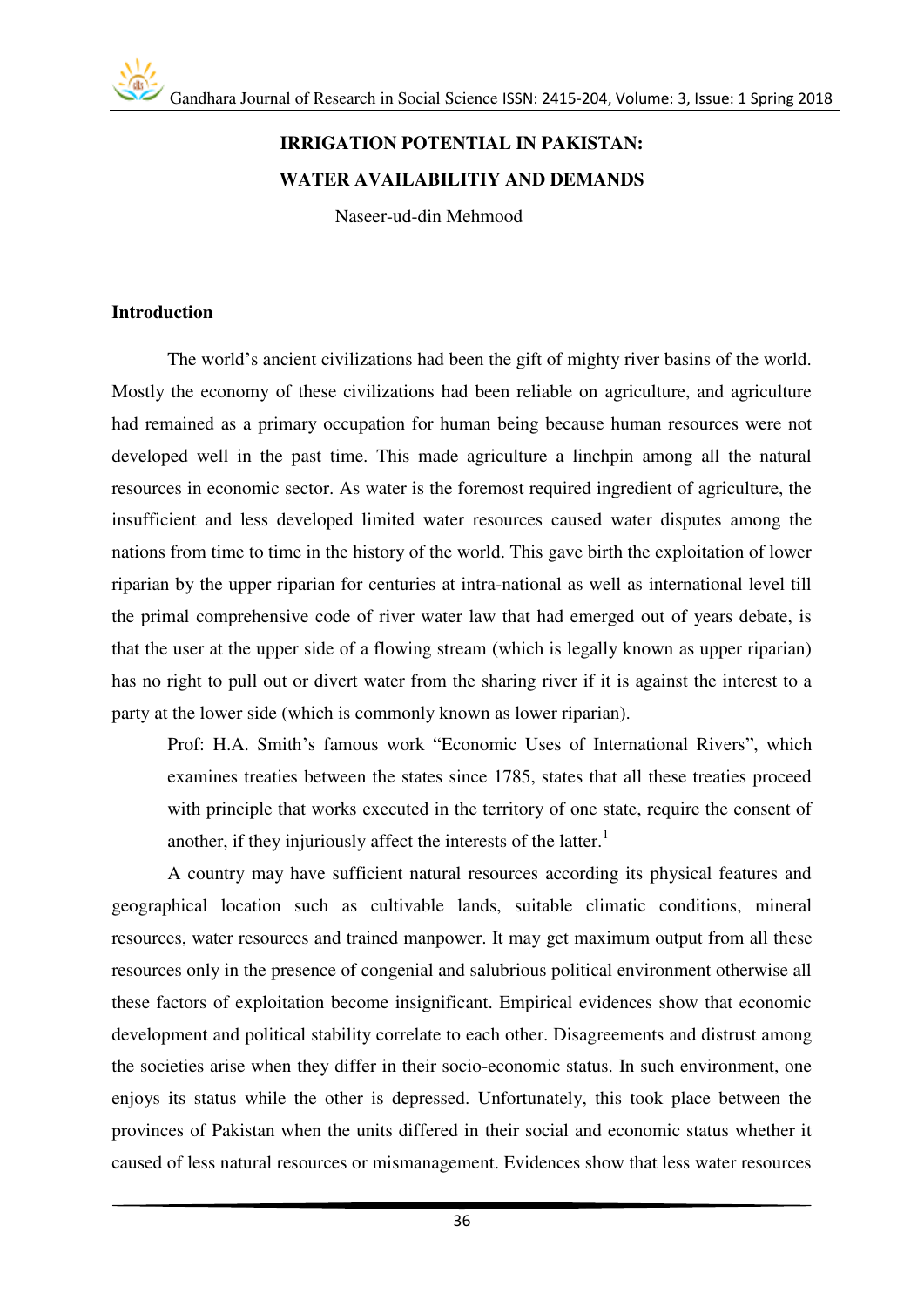is not dispute but mismanagement of water reserves has become pivotal issue which has to deal at preferential basis to minimize the conflict among the provinces. It is severely needed to rationalize water rights of provinces by adopting a rationalized approach. In this modern world, natural resources, especially water have got much importance in the economy of any country. The question of possession over these natural resources makes the rival states at loggerhead with each other.

Mostly the world conflicts arouse on the possession of natural resources among the civilizations, countries and communities. In this modern world, the diplomatic relations among the nations are developed or violated on the base of exploitation of those natural resources found there. $<sup>2</sup>$ </sup>

So, it is clear these are resources which determine the bilateral relations between different societies and countries because of the advancement in the scientific field. Many natural resources have been made renewable from their natural non-renewable nature.

Water is amongst those renewable resources which is all likely to result into a conflict between the neighboring nations in sense of cross border water sharing as well as within the same nation on the part of water division issues.

#### **Conflicts Rise Mechanism**

Conflict is a social interaction in which the trust of the actors decreases and distrust developed which becomes the main reason of conflict. This trustless behavior may be due to the misperception and misinterpretation among the stakeholders. The conflicts are intensified when it adversely affects fundamental values of the peoples and disagreements commonly appear on limited resources. Therefore, conflicts commonly emerge when different co-sharers perceive grudges due to the action of others.

Fresh water is amongst the foremost requirements of societies for human survival and its consumption is increasing with its higher demand. So, one of the reasons of discordance over fresh water resources is more and more demand of usable water while the supply side looks more and more susceptible. The only solution of this scarcity is the careful use and construction of new dams, reservoirs and barrages at present time. This activity of building new reserves of water may cause eruption of conflict either within the state or among the states that share the same water resources. When such conflicts rise among the nations or within the nations, it not only sweeps away decades of development efforts but also socioeconomic and political status of that particular society, "Water scarcity is a major source of conflict all over the world because of increase in global water demands".<sup>3</sup>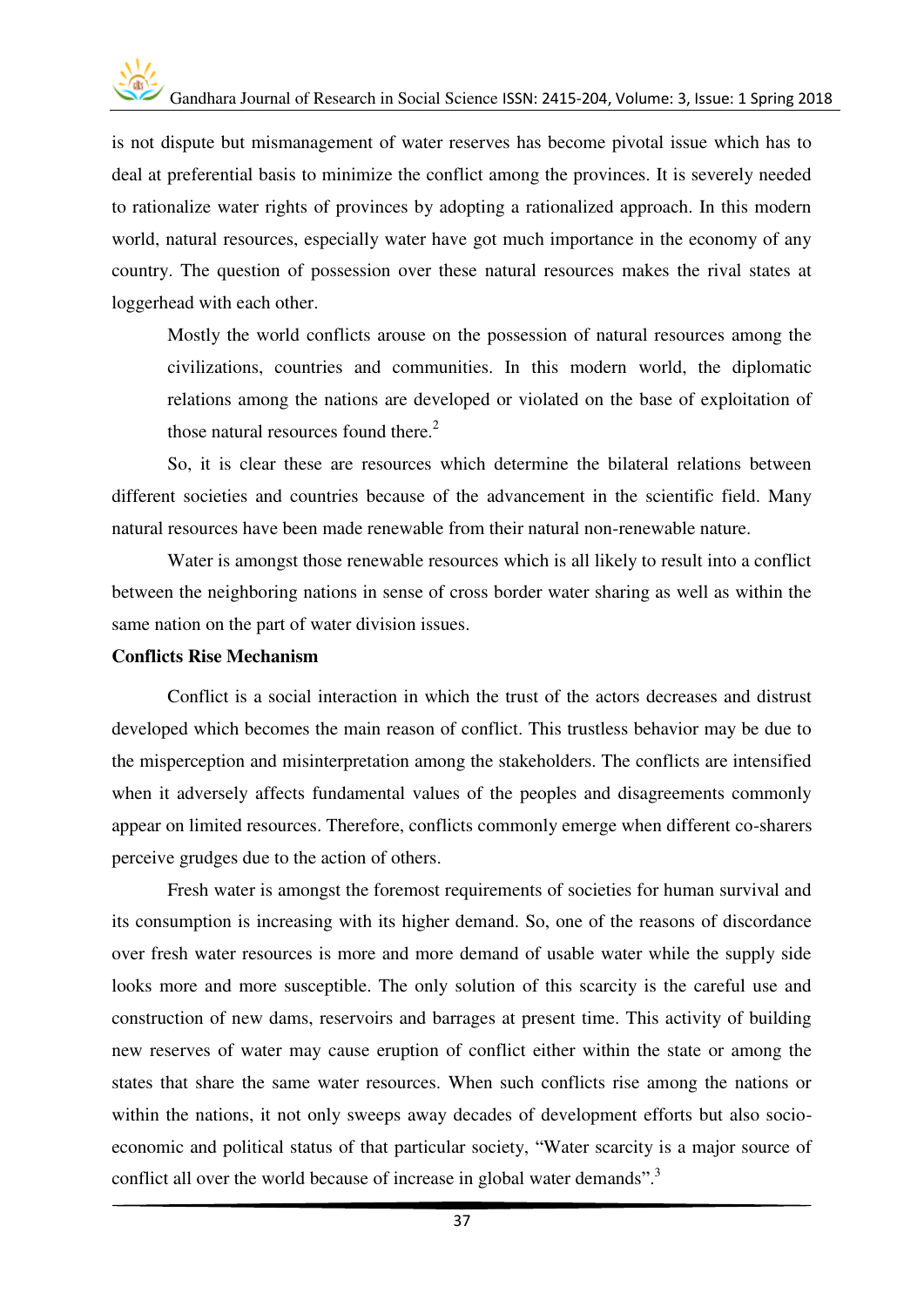## Gandhara Journal of Research in Social Science ISSN: 2415-204, Volume: 3, Issue: 1 Spring 2018

This increase in water demand incites the water users to solve the dispute in their own way and such self-centered behaviours lead to the conflicts among the nations. This conflict might be at regional level as well as at international level. Many hydrologists accept that this amplifying trend of water scarcity will bring the people to contend over fight to hold maximum water resources. Water as a renewable resource will be a major source of conflict in  $21<sup>st</sup>$  century. According to Dixing cited by Allouche (2005) "The renewable resource mostly likely to stimulate interstate war is river water. Disputes between states over water bring about regional tensions delay economic development and activate the risks of causing more conflicts". 4

More water conflicts may develop more distrust among the states which may cause fragile poor relations among the co-sharers. Pakistan confronts the same situation over water division between its federating units. Competition for both quality and quantity over shared water at regional level create crevices among the relations of the provinces at the issue of water management. Water disputes are not the product of recent political and economic scenario but have always been sprouted throughout the history of human beings. Water distribution is not an issue when it is available in abundance and every co-sharer gets its due share but it becomes a problem when its availability becomes short and demand is more. In such situation water becomes a source of conflict among shareholders.

When a dispute arises over water resources, peace cannot be achieved without resolving the question of water right. The upper riparian usually took advantage and want to use maximum quantity of the available water, while the lower riparian wants equitable distribution of water for the development of its areas.<sup>5</sup>

Now a day's multipurpose use of fresh water makes the issue of water distribution more perplexing within the boundary as well as beyond the boundaries of the country. Besides agriculture and domestic sectors, water is also being used in industry at a large scale to produce daily use items.

Production of different commodities requires the consumption of water also. The scale of water consumption for producing different commodities at present time is very high, for example to produce one litter of petroleum, one cane of vegetables, one kilogram of paper and one ton of woolen cloth, it is necessary to consume ten liters, forty liters, hundred liters and six hundred liters of water, respectively.<sup>6</sup>

The swelling flux of population, the rapid growth of industrialization and the increasing trend of urbanization are the big water consumption sectors other than agriculture.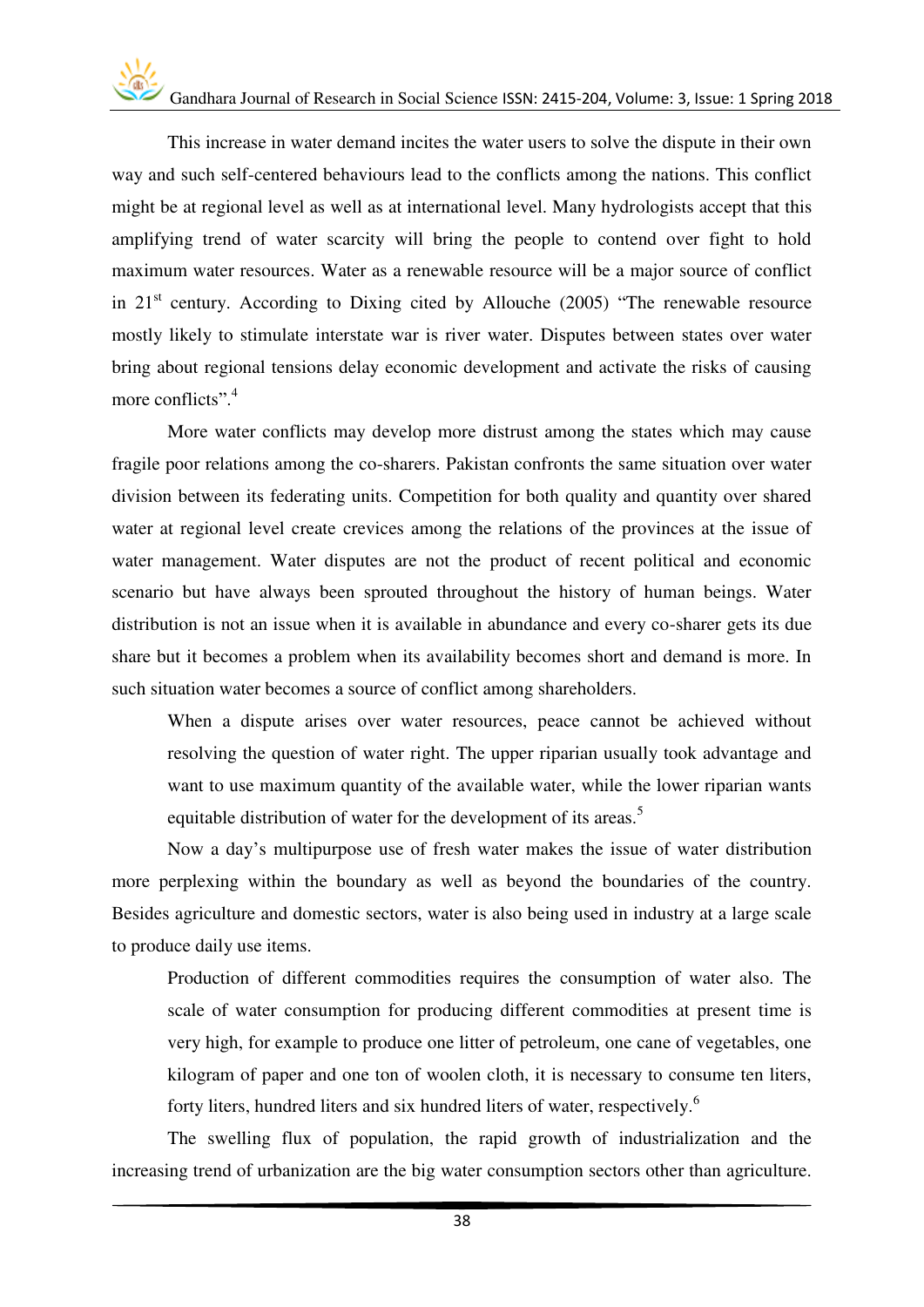These tendencies of modern age had shrunk the limited water resources which once a time were being used only for agriculture. Moreover, global climatic changes have disturbed the water cycle unanticipated and causing unforeseen droughts and floods. These unexpected and abrupt droughts and floods directly hit the economic status of countries and the constituting states. This irreparable money spinning loss is intolerable to the provinces and they entangle with one another on the issue of water apportionment.

#### **Significance of Resolving Inter-Provincial Water Issues**

Pakistan is a federation comprising of four units. The economy of all the units is agriculture base and Indus River System is shared by all the provinces to draw water for irrigation. At many times, the provinces met with a crucial situation during water distribution. The upper riparians fulminate the lower riparians on wastage and mismanagement of water and vice versa. Any discord or disunity among the provinces can be detrimental for Pakistan's survival and national security. However, such issues on water roped up frequently in the past and are chasing even today. Sindh and Punjab came on a collision at many occasions and the cause for clash was of water distribution between the two provinces during the period of water shortage. Similarly, Baluchistan accuses Sindh for not releasing its due share at Guddu and Sukkur Barrages. KPK have its own concerns over the running and proposed water projects. Many attempts had been made in past to resolve the water issues on permanent basis through different formulas but unfortunately were rejected by either side on different grounds. Although the matter has been settled for the time being but there is a vigor chance for it may crop up again. Thus, here is dire need to develop a mechanism for equitable distribution of water. This disharmony among the provinces is also a big cause of delay in the progress of river water resources and implementation of hydro-power projects.

#### **Irrigation Capability of Pakistan**

Water is an essential element of life and plays a pivotal role in the economy of an agriculture based country like Pakistan. It is an assessment that about 88% of fresh water is being used in various sectors such as industry, agricultural commerce and public health. This wide and excessive use of water highly influenced the quality and quantity of the available fresh water. In Pakistan agriculture is the largest consuming sector of available water. It is a single largest sector to support Pakistan's economy and account 48.4% of the total workforce as employees. Pakistan's population is mostly featured with rural areas with the figure of 68%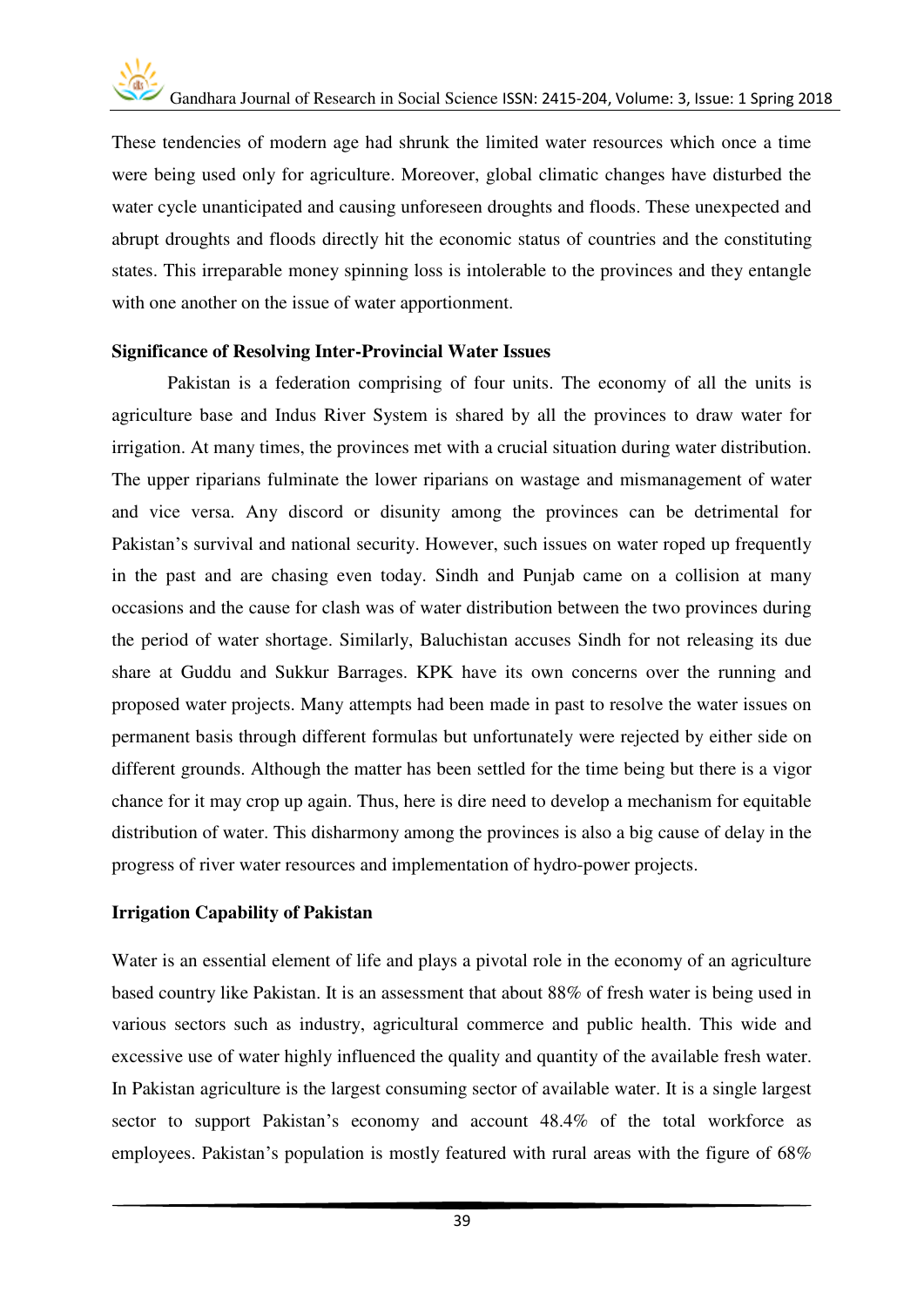

which is directly or indirectly dependent on agriculture for its economy. Water is the mainstay of agriculture because about 70% of our exports rely upon agriculture sector. Geographically Pakistan consists of an area of 196 million acres (MAc) out of which 77 M.Ac is qualified for agriculture. Among this area of cultivable land about 54.5 million acres is already being cultivated either by irrigation or through rain. The remaining 22.5 MAc of land which makes 29% of the total area suitable for agriculture can be brought under cultivation if water is made available for the irrigation of this huge area. It means that a little less than 1/3rd of agriculture potential of Pakistan is not subjected to tapping because of lack of water resources and associated poor infrastructure.

Pakistan has the largest canal irrigation system in the world with a capacity of 145 million acre feet (MAF) annual average of surface water. This largest contiguous irrigation system offers about 90% of the country's food and fiber production. Out of this total 145 MAF quantity, 75 MAF is being used for agriculture, 35 MAF is being mismanaged and another 35 MAF is being wasted into the sea during the rainy season every year.<sup>7</sup>

Present available water quantity consistently decreased from the day of independence once which was in surplus after to meet the water needs in the field of agriculture and the others. Before the partition of sub-continent there was 168.3 MAF water available in the IRS because of absence of any remarkable water carrying canal system up to the rim station in North-Western province of Pakistan. Indus was sharing 89.5 MAF at Kalabagh, river Jhelum was contributing 22.6 MAF at Mangla, 23.5 MAF from Chenab at Marala, 6.4 MAF from Ravi at Madhupur while Bias and Sutlej were sharing 12.7 MAF and 13.5 MAF at Mandi Plain and Rupar head works respectively.

#### **Major Water Resources**

The major exploitable water resources of Pakistan being used are conventional in their nature. The evaluation of availability of these water resources is location-specific. Amongst these are

- i- Surface water resources
- a) Rivers
- b) Rainfall
- c) Glaciers
- ii- Groundwater resources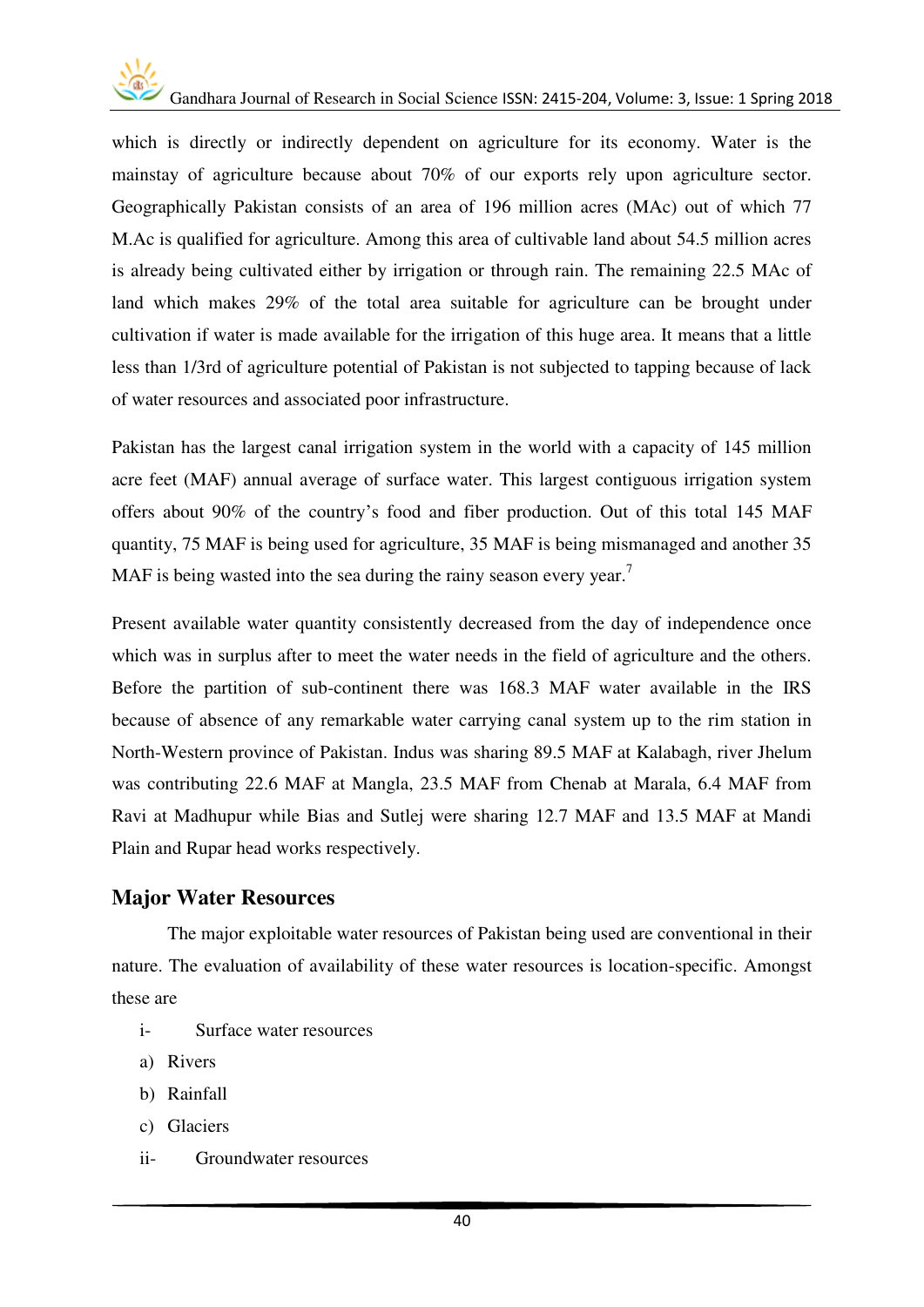- a) Useable groundwater aquifers
- b) Useable layers overlying saline water

#### **i- Surface Water Resources**

**a) Rivers** 

Surface water sources of Pakistan mostly comprising on its rivers namely Indus, Jhelum, Chenab, Ravi, Bias and Sutlej in the east and Kabul, Sawat, Gomal and Kurrum rivers in the west.

 These surface water resources offer about 145 MAF water per year out of which only 105 MAF is being used in agriculture and for other purposes, the rest of it is wasted at the cost of mismanagement or disposed into the sea.

#### **Indus River System (IRS)**

 The Indus River System has number of tributaries including Jhelum, Chenab, Ravi, Sutlej and Kabul rivers and is the  $21<sup>st</sup>$  largest river of the world in terms of river flow. Indus River constitutes the largest irrigation network of the world with the following configuration factors;

| Major storage reservoirs (12.16 MAF) | 3  |
|--------------------------------------|----|
| <b>Barrages</b>                      | 19 |
| <b>Siphons</b>                       | 2  |
| Link canals                          | 12 |
| Main canals                          | 45 |
| Other dams $>15m$ height (3 MAF)     | 82 |

The Indus rises in the Greater Himalaya through the valleys of Mount Everest-World's highest peak from Lake of Mansarover in China. It enters to Pakistan after flowing through Ladakh and Kashmir near Sakardu. After covering 1000 miles from its origin it comes out from the hilly terrain at Kalabagh and debouches the plains of Punjab which is called upper Indus plain. It covers another 1000 miles length through the plains of Punjab and Sindh. Then it drops below 16000 feet from its origin to fall into Arabian Sea to the south east of Karachi.

Jhelum is a river of Pir Punjal mountain range situated in the South-eastern part of Indian held Kashmir. The Kishanganga (Neelam in AJK) joins it at Domal near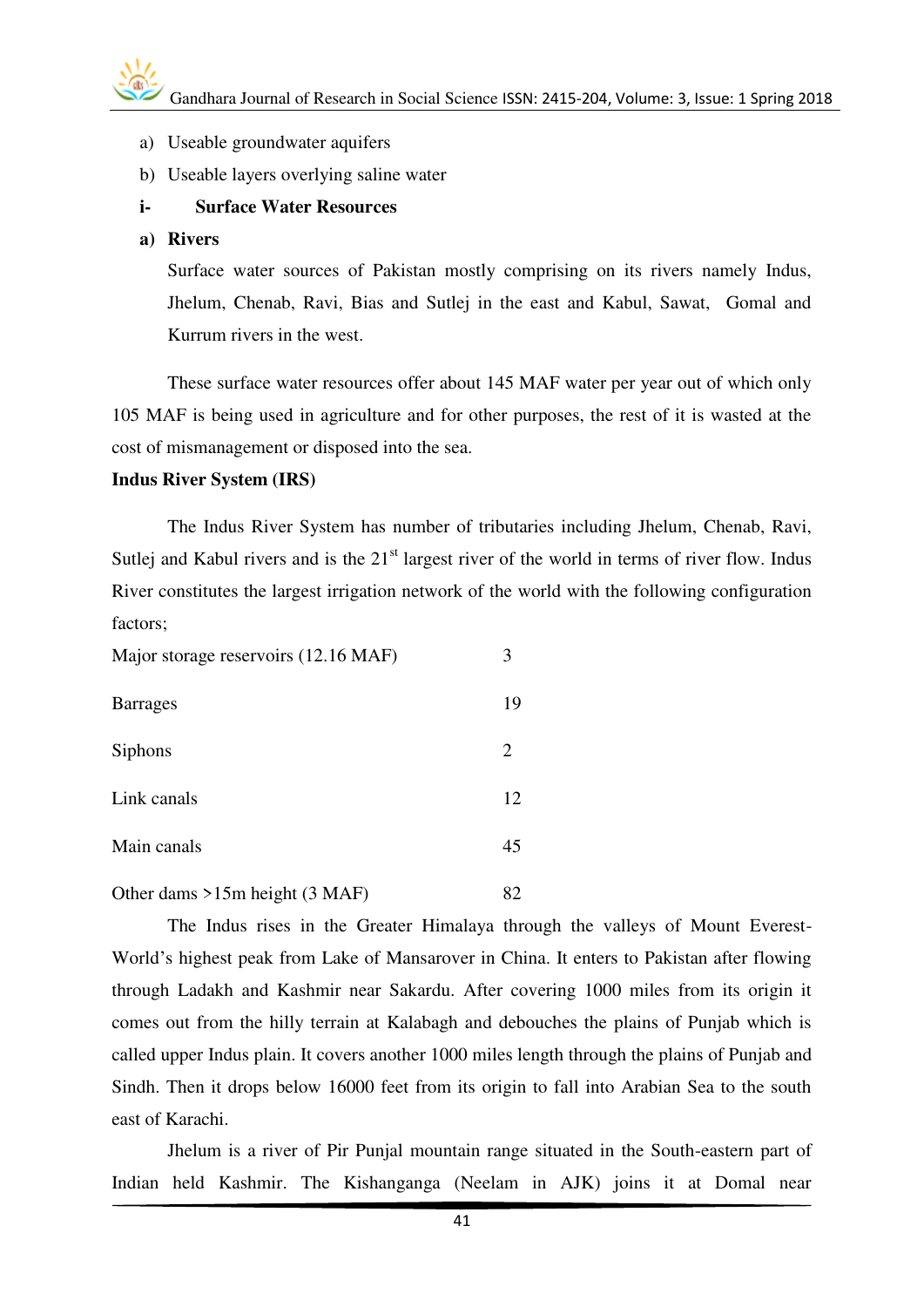Muzaffarabad as its largest tributary. Another remarkable tributary is River Kunhar of the Kaghan Valley joins it near to Muzaffarabad, and then it is joined by the Ponch River and falls into Mangla Dam reservoir near Mirpur District. Mangla Dam is an opening of river Jhelum to Punjab Province 8 Km east to Jhelum Town. Ultimately it converges to Chenab Rivers at Trimmu Headwork in district Jhelum.

Chenab is the third eastern tributary of Indus. Its source lies in Himachal Pradesh state of India east to Kashmir. Chandana and Bhaga are the main feeding streams of Chenab River in Himalayas and run parallel to the Jhelum stream through the hills of Lesser Himalayas and then Shiwalik before emerging to the plain areas of Punjab at Marala near Sialkot. At Trimmu it joins Chenab River after covering about 974 km from its origin and proceeds to south, till its joins to river Sutlej at Punjnad headwork district Rajanpur.

 The Ravi is the shortest tributary amongst all eastern tributaries of the Indus River. It also originates in the state of Himachal Pardesh, India. The river enters the plains of Madhupur in Indian Punjab after leaving the Himalaya range at Baseeli. After passing through Gurdaspur, it enters to Pakistan at Shakargarh. After that it runs along the Pak-India border and then enters Pakistan a short above Ravi siphon to the north-east of Lahore and finally joins the river Chenab below Sidhnai headwork of Qasur District.

 River Bias like Ravi is also a small tributary of Indus River. It rises from the mountains of an Indian Himachal Pardesh and at Harike it joins river Sutlej in Indian Punjab.

 River Sutlej and Indus have same origin of Lake Mansarover in China after crossing the hilly terrain of Kailash and Himalaya range it proceeds towards south-west till it confluence with Bias river at Harike headwork in India above Ferozpur. After entering from India it runs along the border of Qasur and Pakpatan districts and flows deep to Southern Punjab from Sulemanki Barrage district Bahawalnagar. All of the five eastern tributaries combine one by one to form a single river at Punjnad and ultimately joins the river Indus at Mithankot (District Rajanpur) of Punjab. Thereafter the river Indus passes through Sindh province by covering an area of 600 Miles unto its mouth on the Arabian Sea near Thatta. It is estimated that the aggregate length of all the eastern tributaries of Indus river exceeds 2500 Miles (4480 Km).

 The other feeding tributaries arrive from the west of river Indus namely Kabul, Sawat, Kurrum and Gomal rivers. River Kabul originates from the territory of Afghanistan and it enters to Pakistan from Khyber agency above Warsak dam in Peshawar and it drops into the river Indus above Attock Bridge into the Punjab. Kabul River is fed by Sawat River which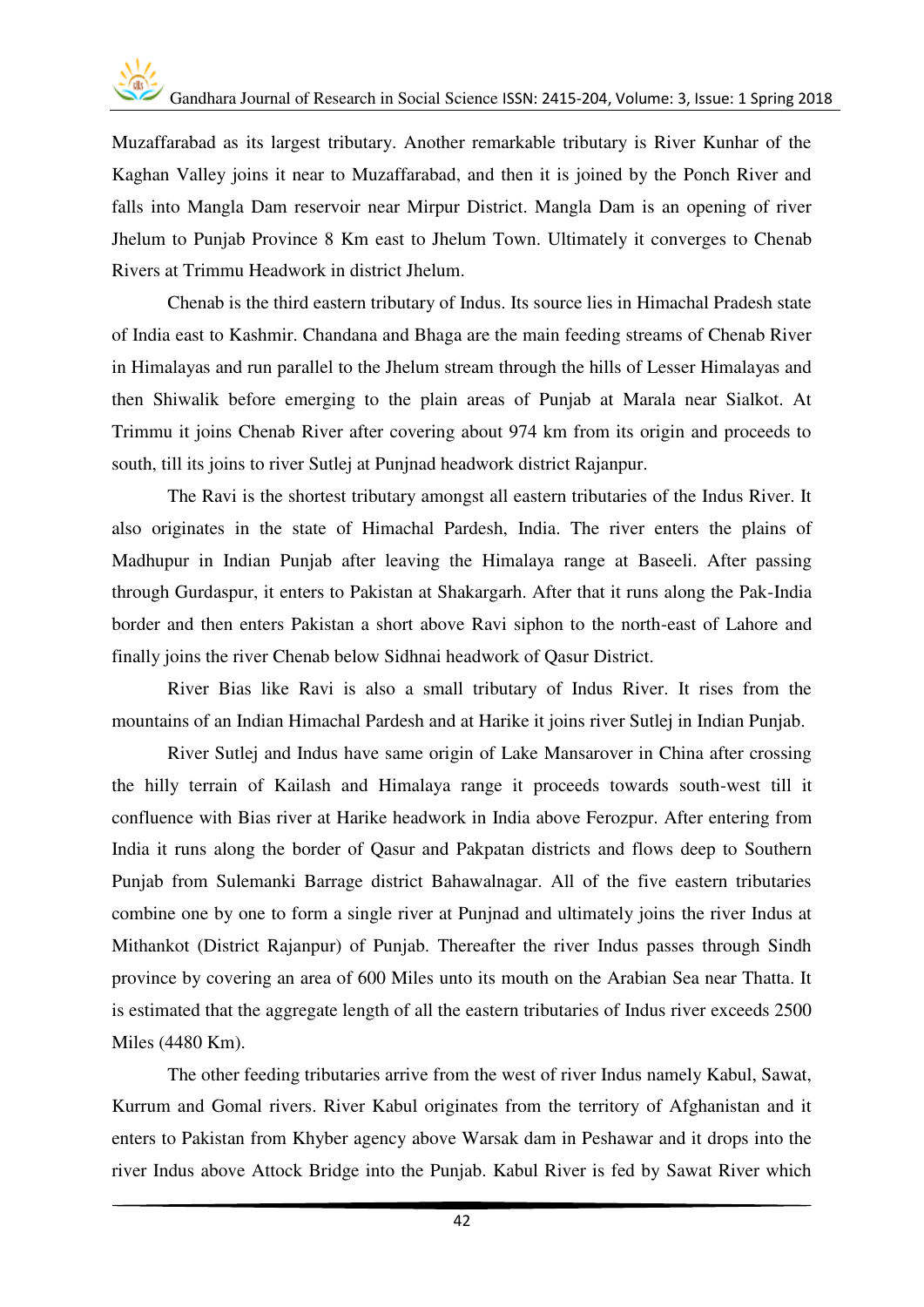joins Kabul from the north above the town of Mardan. Kurram and Gomal rivers are two small tributaries of Indus and join Indus from the west below Kalabagh at Chashma and D.I.Khan respectively. The western tributaries of Indus are about 600 miles in their total length. "The total area of the Indus Basin counts 213674 square miles of which 204300 square miles constitutes the catchment of Indus river system and the rest lies in the desert areas of Sindh, Bahawalpur, and Rann of Kutch."<sup>8</sup>

#### **Mikran Coastal Basin**

Mikran Coastal Basin is comprising of coastal ranges of Mikran of Baluchistan It stretches over an area of 122,400 sq. km with a small number of tributaries of Hub, Porali, Hingol, Malir, Nai, Dasht, Kud, Mashhai, Nihing and Kech which flow southward into the Arabian sea. The main source of water is rainfall which provides 3.0 MAF annually.

#### **Endorheic (Interior) River System**

 This river system coming out of Raskoh and Chaghi ranges in the south-western Baluchistan and fall into lakes of Hamon Mashkhel and Hamon Lora instead of Arabian Sea. Its main rivers are Rakhshan, Baddo, Lora and Mashkhel. This river system is spreading over an area of 120,100 square km. This river system is mostly fed by the water of rainfall and approximate snow melt of Quetta Valley. This system provides about 0.8 MAF of water annually.

| River system                                                                             | Average annual flow |
|------------------------------------------------------------------------------------------|---------------------|
| Indus<br>River<br>System<br>(Western)<br>Tributaries including Kabul, Jhelum,<br>Chenab) | 143.18 MAF          |
| Indus River System (Eastern Tributaries)<br>including Ravi, Sutlej, Beas)                | 8.40                |
| Mikran Coastal Basin                                                                     | 3.0 MAF             |
| Endorheic River System                                                                   | $0.8$ MAF           |
| The River System Losses                                                                  | <b>10 MAF</b>       |
| <b>Total Water Available from IBIS</b>                                                   | 145.38 MAF          |

#### **Table: 1 Annual Water Flows of the Three River Systems**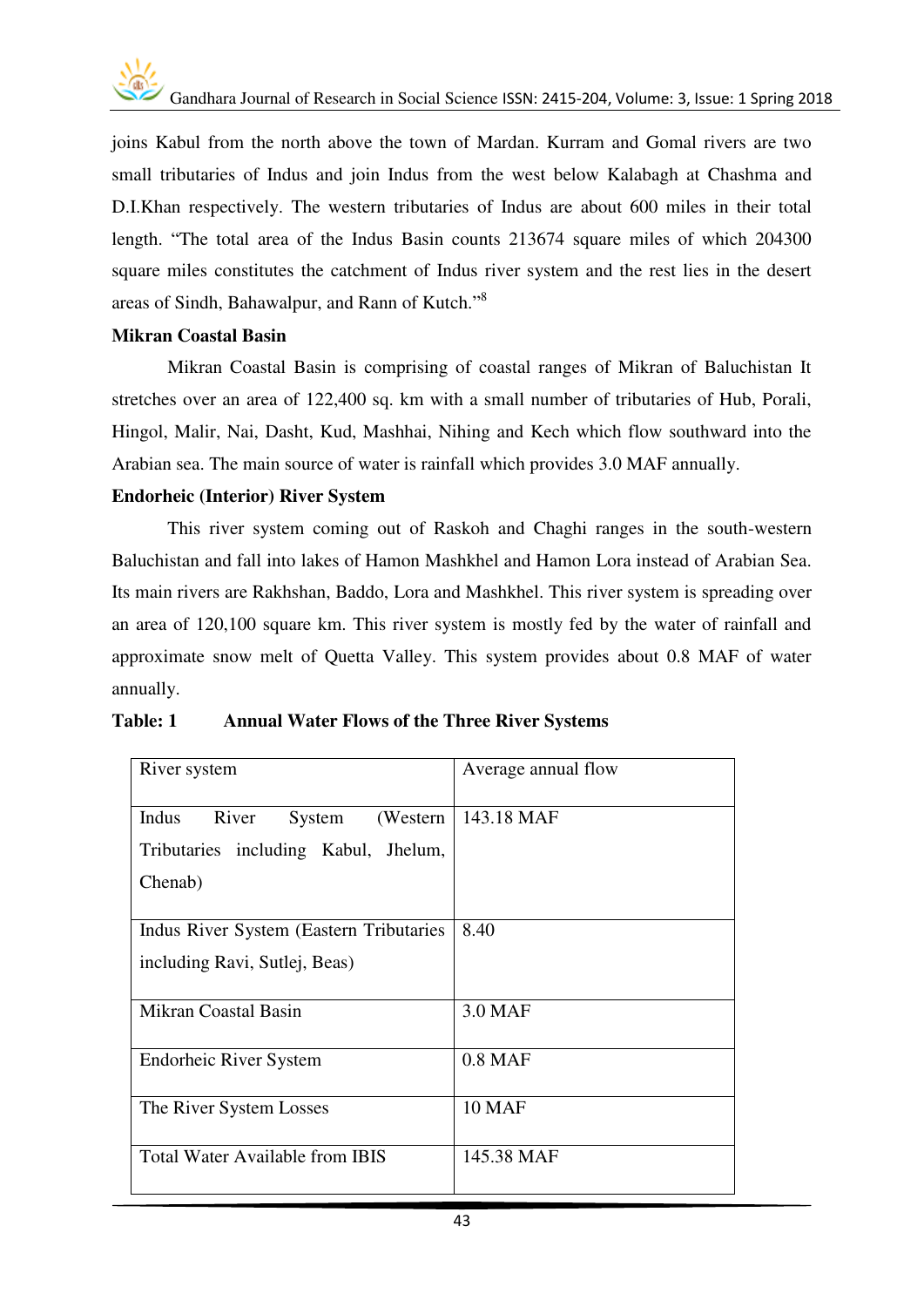Source: Danish, M., Majeed and N. Natelie.2013. Understanding Pakistan,s Water-Security Nexus, United States Institute of Peace, USA

The historical figures show the fluctuating behavior of river flows during the few past years. During 2004-05 the flows of Indus along with its five major tributaries including Jhelum, Chenab, Ravi, Sutlej and Kabul were about 118.90 MAF during Kharif season, it dropped to its minimum of 80.226 MAF in Rabi season in the same year. The average flows of six rivers for five years from 2002 to 2007 were recorded 101.9 MAF as maximum and 9.1 MAF as minimum during the same years. This swinging behavior of rivers flow cause floods or water shortages in the country. It makes difficult to handle the water sharing management among the provinces in both the cases.

#### **b) Rainfall**

Pakistan generally lies in an arid and semi-arid climatic region and is one of the most dry and arid countries of the world which receives an average rainfall of 240 mm per year. The amount of rainfall varies from season to season and area to area. Mostly the winter season is placed in a most dry category except the ending month of winter season which receive few amounts of rain during February and March due to western low-pressure disturbances. Most of the rainfall occurs during monsoon season because during summer, low pressure prevails in the country due to immense high temperature. Meanwhile high rate of evaporation starts in the Arabian Sea near to the Bay of Bengal which causes reasonable rainfall in Bangladesh, India and Pakistan. "The annual rainfall in the Indus plain averages about 26 MAF, out of which only 6 MAF is used in irrigated area."<sup>9</sup>

Another source of rainwater is the hill torrents which flow for a short period of monsoon but bring high damages because of their immense flux and speed. These hill torrents offer total development potential of 17 MAF of which 5 MAF has already been conserved through the construction of more than 500 structural interventions in the form of delay action dams, lakes, dispersion structures, retaining walls etc. "Annual rainfall in the upper catchment is less than 800mm, gradually tapering down to just 125 mm in the southern parts of Sindh."<sup>10</sup>

Mean annual rainfall in upper and lower Indus plains vary as,

Upper Indus Plain > 750mm Lower Indus Plain <100mm

**Average Seasonal Rainfall in Pakistan.**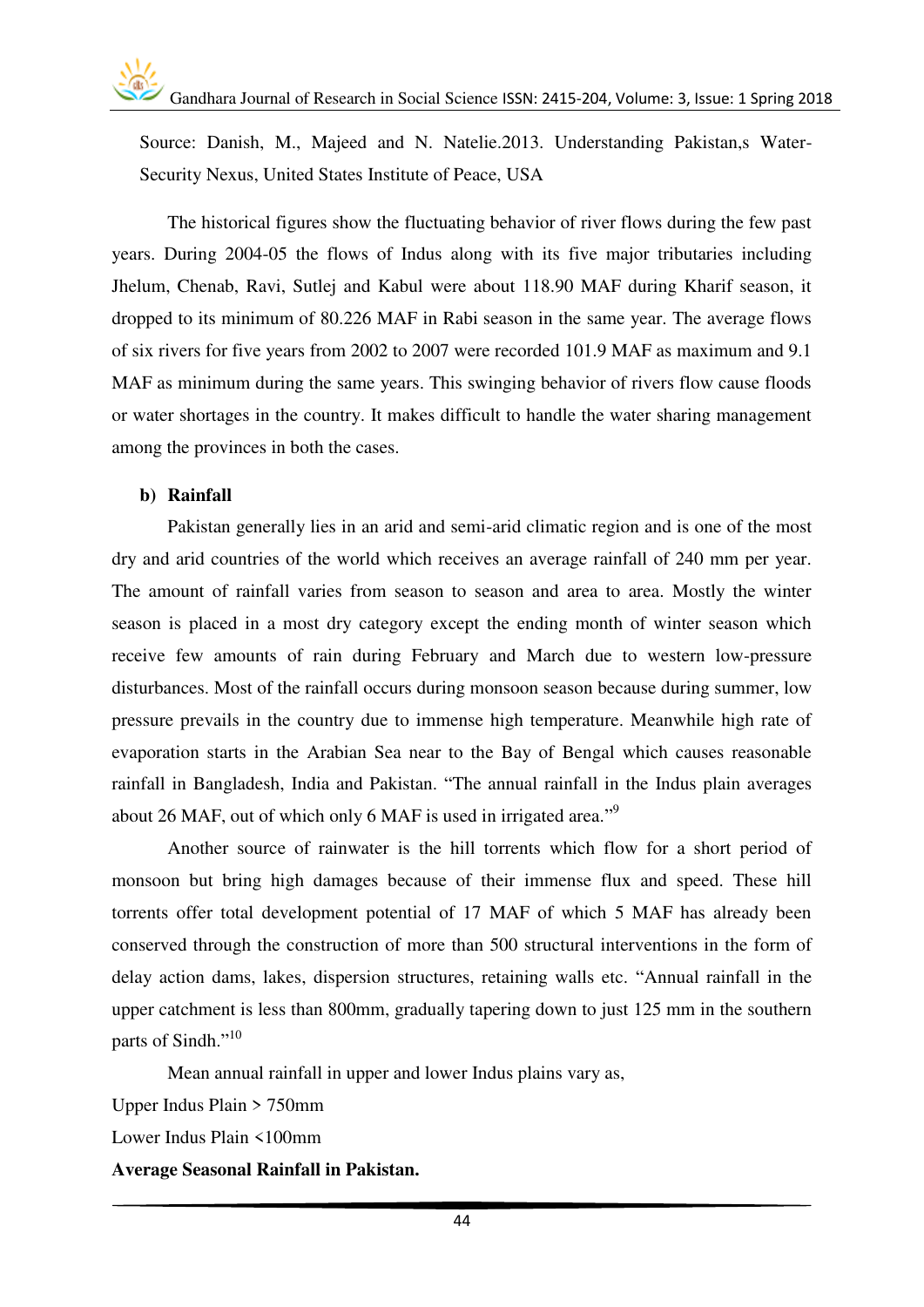Kharif Season  $= 212$ mm

#### Rabi Season = 53mm

This fluctuating figure of rainfall directly affects the surface and ground water resources. Surface water resources includes rivers have their individual flow characteristics. The flows reach to its minimum capacity during winter i.e. November February. The mean flows in a month reach to about one tenth  $(1/10<sup>th</sup>)$  of those in summer. Except the main rivers there are number of small water courses and streams which are periodic in their flow and only flow during rainy days otherwise they provide nominal flow or get dry during winter season. This big rainfall difference in the water sheds of Indus river can be assessed by passing through the past 77 years old record of seasonal inflows in western rivers from 1959-2000.

#### **c) Glaciers**

Glaciers are the main feeding source of Indus Basin. Pakistan possesses more glacial areas than any other part of the world except the Polar Regions lying on North and South Poles.

The glacier area of Pakistan is about 13,680 sq. km and on the average, is 3 percent of mountainous region of upper Indus Basin and accounts for most of the river turnoff in summer. Pakistan has greatest mass and collection of glaciers on the earth. In Karakoram Range, the total length of glaciers is 160 km. About 37 percent of the Karakoram area is under its glacier, Himalaya has17 percent and European Alps has 22 percent. $11$ 

There are seven glacial areas situated in the Indus catchment area namely Siachin, Baltoro, Batoora, Hispar, Biafo, Barpo and Hopper. The big glacial areas of Pakistan are;

- i) Siachin Glacier about 78km long in Karakorum Range
- ii) Baltoro Glacier about 62km in length also situated in Karakorum Range.
- iii) Batoora Glacier as the third large glacier of Pakistan with 57km length in Hunza Valley. Apart from three big glaciers there are at least 20 small glaciers having more than 20 kilometer length also present in Northern Areas of Pakistan. This glacial area is the third largest frozen region in the world outside the polar regions of having total length more than 2250 sq.km. These are great frigid water reserves and dams without any cost which supply water for the whole year to the Indus river system (IRS) and are proving as a life line for the economy of an agriculture base country, Pakistan.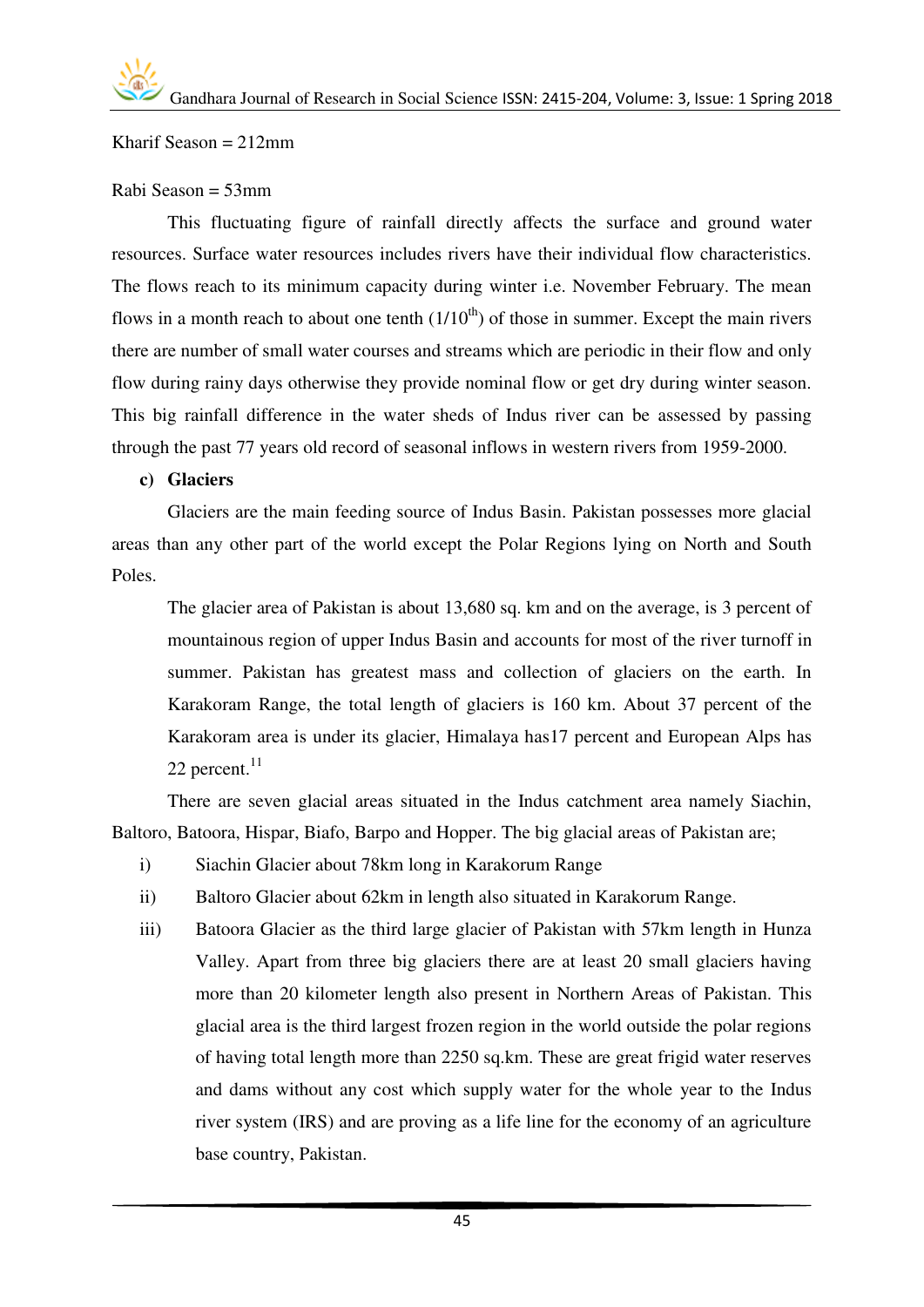**"**It is necessary to commend that about 65% of the total river flows is provided alone by the river Indus while Jhelum River contributes about 17% and Chenab Shares 19% of the total flow." 12

During July to September which is the third quarter of the year is commonly known as monsoon low pressure winds period in the sub-continent, the flow of rivers oscillates at its peak and even sometimes cause heavy floods in the Indus basin during this seasonal crop viz. Kharif crop flows reach up to 84%. Kharif crop is followed by Rabi crop which is winter season crop during which low pressure of winds diminished and the river flow decreases up to 16%. This abrupt fall down in river flows during Rabi crop is the most irritating fact and makes alarms to store more water during the high flow period i.e. monsoon season for the use during Rabi crop which is counted as a low water flow period. Under such circumstances storage reservoirs become obligatory and inevitable in the country for the availability of water during the stressed period of water shortage, because this access and dearth of water flow ultimately cause the inter-provincial water conflicts which is an unhealthy ominous to such a federating government like Pakistan.

|                     | Kharif (MAF)  | Rabi (MAF)  | Total (MAF) |
|---------------------|---------------|-------------|-------------|
|                     |               |             |             |
| Maximum flow (year) | 154.7         | 35.1        | 186.8       |
|                     | $(1959-1960)$ | $(1999-91)$ | $(1959-60)$ |
|                     |               |             |             |
| Minimum flow (year) | 71.5          | 15.7        | 97.7        |
|                     | $(1999-2000)$ | $(1971-72)$ | $(1971-72)$ |
|                     | 115.9         | 22.8        | 138.7       |
| Mean flow (77 year) |               |             |             |

**Table: 2. Maximum and Minimum Inflows Record in Western Rivers**

Source: WAPDA and IRSA reports.Water-Resoureces situation in Pakistan: Challenges and Future Strategies by Muhammad Akram Kahlown, Chairman Pakistan Council of Research in Water Resources, P-35).

#### **ii- Groundwater**

Groundwater is another important source of irrigation which consists 99% of freshwater in the Indus basin system except the surface water and is being used as a supplemental source of irrigation water. It is underlain by an unlimited aquifer tracing about 15 million acres in surface area and now supplying about 45% of crop water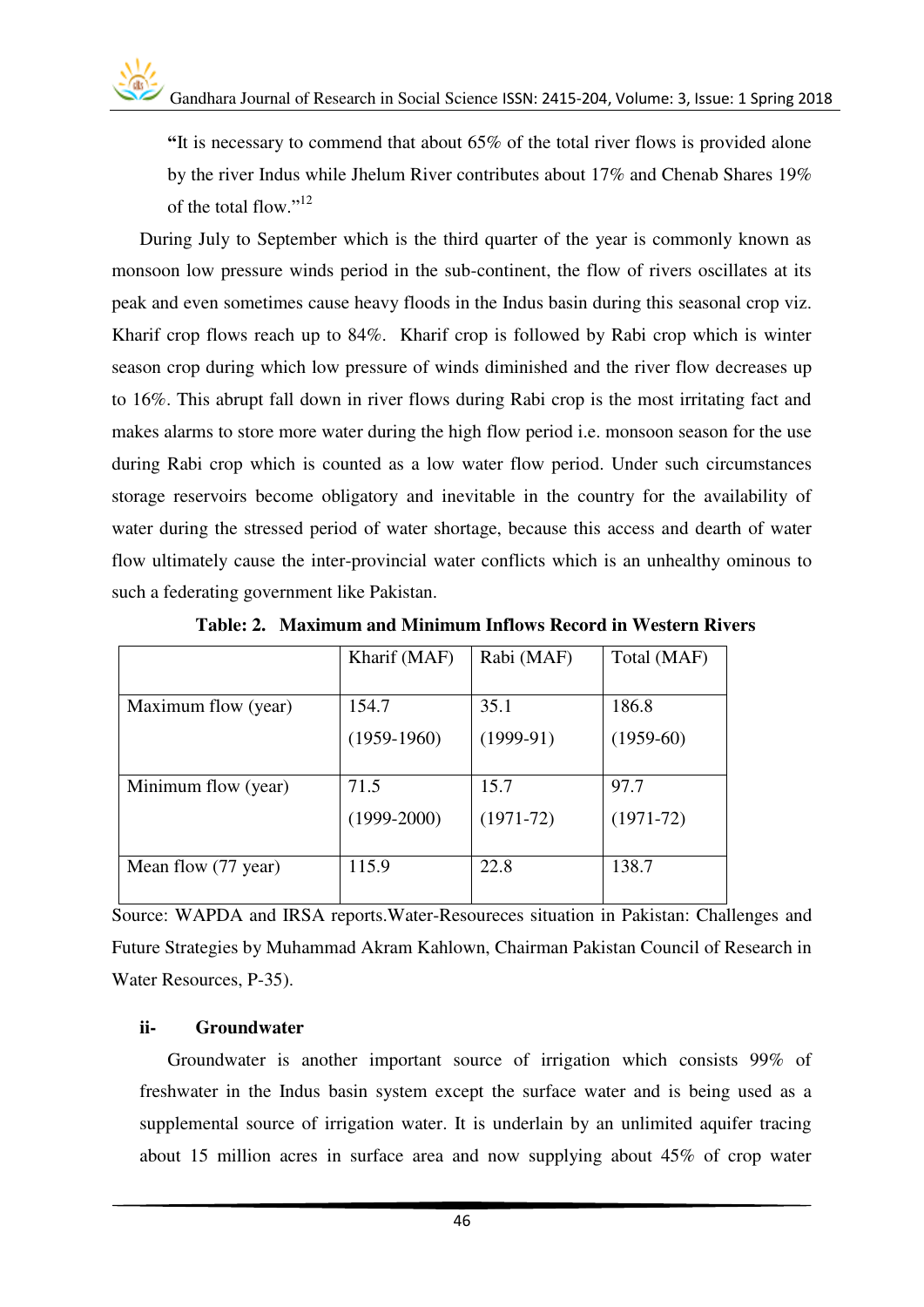requirements in the country. In the Indus Basin, the groundwater table is not much deep; it is about 40 feet in Lower Indus Plain and 100 feet in depth in the Upper Indus Plain areas. Most of the groundwater resources are exploited in Punjab and Sindh provinces with an underlain area about 79% and 28% respectively because here water table is not much deep.

Indus River along with its eastern and western tributaries offers about 240 MAF of water which is available to us during a year. Also about 56 MAF of freshwater is contributed through groundwater resources which are recharged by the Indus basin irrigation system. About 2.5 million farmers are extracting groundwater through their own tube wells or rely on their neighbor's tube wells.

The aggregate groundwater potential after full development of surface water resources is estimated to be approximately 56 MAF of which 42 MAF is being currently used annually through more than 70'000 tube wells installed and operated by the farmers themselves, and about  $5'000$  public sector operating tube wells.<sup>13</sup>

For the last 25 to 30 years the ground water is being utilized for irrigation purposes in place of canal water where the groundwater is good in its quality. The usage of this resource has increased from 3-40% of the total water available at the farm gate due surface water shortages in the last three decades. This over exploitation of fresh groundwater causes many threats such as deepening of water table, salinity, high cost of crops and soil erosion etc.

#### **Water Apportionment Efforts**

 Indus basin waters are being used by all the provinces for irrigation purposes through an extensive canal network and they exaggerate their water requirements by insisting more water share. They are not ready to compromise over water issue most of the time and multi political party system also made it more complex. Most of the political parties play their politics at provincial level and no one party scores its mandate throughout the country and could not be able to develop a consensus on this sensitive issue of water division. Political instability, non-serious attitude of politician, parochialism, political unconsciousness and irrational mind approach are the factors involved keeping the water issue unresolved for the century. Some external factors also responsible of complicate the issue such as Indian hostile attitude, frequent martial laws, Kashmir issue and global environmental changes.

 On April 01, 1948 India stopped the water of canals off-taking from rivers Sutlej, Bias and Ravi at the headwork constructed in its territory. This gave an irreparable loss to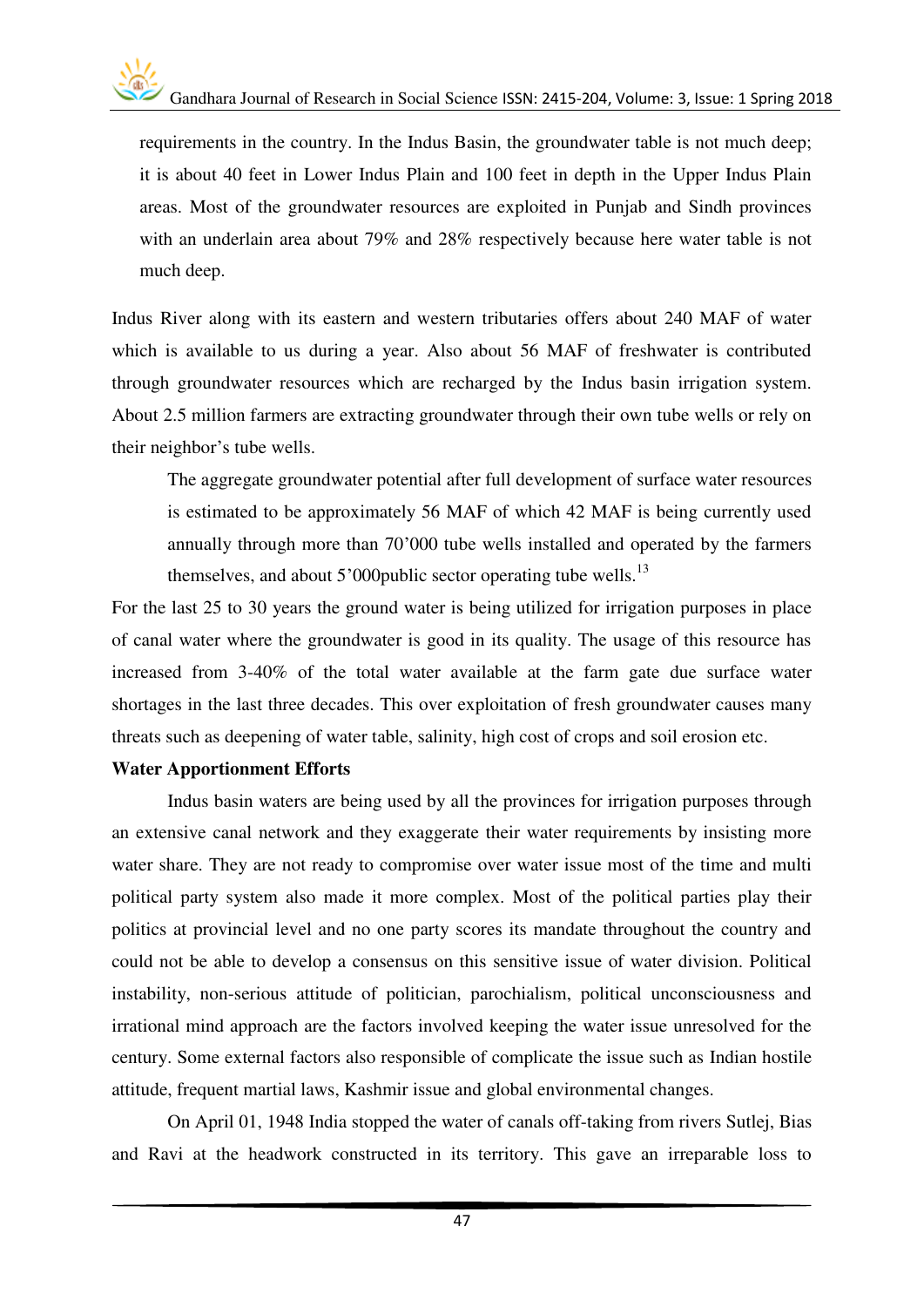Pakistan's economy because it was the end of Rabi Crop. This stoppage of water sowed first water dispute between India and Pakistan. Ultimately, with the arbitration of World Bank these issues reached to its end through signing Indus Water Treaty (IWT) in 1960.

 A number of commissions and committees were constituted to defuse the tension over water issues among the provinces before the partition such as the Tripartite Agreement 1921, the Indus Discharge Committee 1921, Sutlej Valley Project(SVP) Inquiry Committee 1932, Anderson Commission 1937 and Rao Commission 1945and after the partition, Akhtar Hussain Commission 1968, Fazle Akbar Committee 1970, Chief Justices Commission 1977,Justice Haleem Commission 1983 were constituted which ultimately resolved in 1991 by signing the Water Apportion Accord by all the provinces of Pakistan to some extent.

 Ayub khan tried to resolve the issue in his own way without consultation with the provinces. Zulfiqar Ali Bhutto's political government did not take the risk of starting the solution of water issue with a fear to lose his vote bank and his government carried on water allotments on ad hoc basis every year without keeping into account its strikes on future claims from any corner of the country. Zia Government felt the sensitivity of the issue and constituted many committees to resolve the issue on permanent basis as apportionment of water on ad hoc basis was uncertain and unsatisfactory.

 For many years since the completion of Terbela Dam in 1976 no new water reservoir was built. Land reforms were introduced time to time by Bhutto and Zia regimes and new lands were brought under cultivation. It needs more irrigation water along with urban and industrial use of water. The future governments had to face the issue of water shortage. The exploration for new water reserves was the foremost need of the time and it was a call in question for the new democratic regimes after the end of Zia's military rule. In 1991 Nawaz Sharif became the Prime Minister of Pakistan he was deep interested to resolve water apportionment as well as to construct mega dams like Kalabagh dam. Shareef government succeeded to resolve the issue of water distribution by signing an accord in 1991 in the form of Water Apportionment Accord 1991 which all the provinces unanimously agreed. Under this accord small provinces had given more water than its due share on the firm understanding given to the then prime minister. WAA 1991 was also approved by CCI. After a long time perplex of water distribution was successfully solved to some extant but not in complete.

#### **Table: 3 Water Allocations According to WAA-1991 is as under**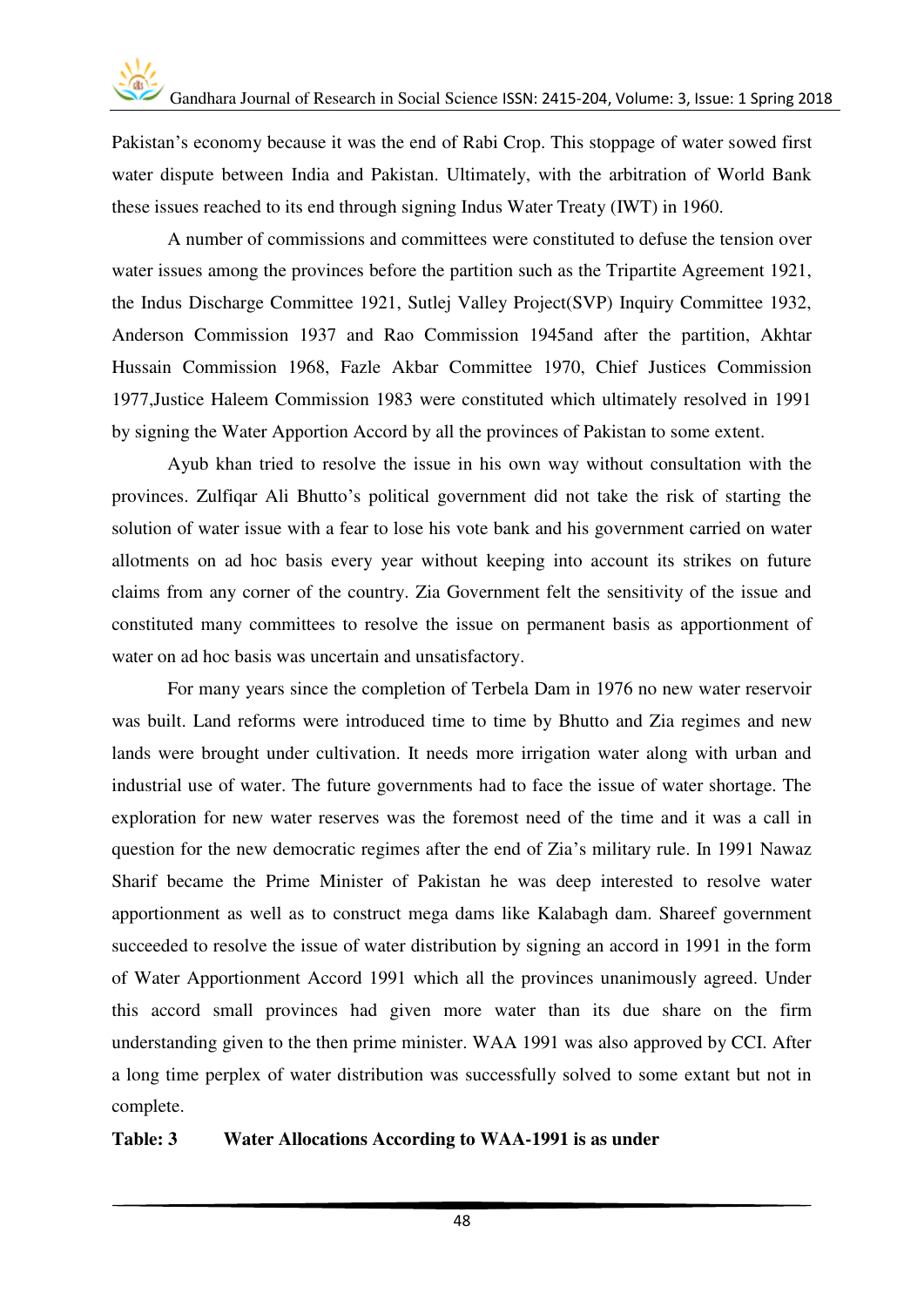| Province                   | Water shares (MAF) |       | Total (MAF) | Balance Supply  |
|----------------------------|--------------------|-------|-------------|-----------------|
|                            | Kharif             | Rabi  |             | Shares $(\%)^*$ |
| Punjab                     | 37.07              | 18.87 | 55.94       | 37              |
| Sindh                      | 33.94              | 14.82 | 48.76       | 37              |
| <b>KPK</b>                 | 3.48               | 2.30  | 5.78        | 14              |
| Baluchistan                | 2.85               | 1.02  | 3.87        | 12              |
| Civil <sup>**</sup> Canals | 1.80               | 1.20  | 3.00        |                 |
| Total                      | 77.34              | 37.01 | 114.35      | 100             |

\*Including flood flows and future storage.

\*\*Ungauged civil canals in KPK.

Source: Save Water Save Pakistan by B.A Malik.

#### **Pakistan; A Water Stressed Country**

Pakistan water resources are continuously shrinking and annual availability of water per person is falling to an alarming figure. According to a Swedish hydrologist Falkenmark Indicator, a person requires 1700 cubic meters of water annually. In Pakistan, per person required quantity of water reduces to 1000 cubic meter which was about  $1234m<sup>3</sup>$  in the year 2009. According to the appraisements of Water and Power Development Authority (WAPDA), this will be reduced to 885 cubic meters per person till 2020. This prevailing declining situation requires urgent counter measures to enhance water availability in Pakistan in the shape of constructing new water reserves to exploit the available surface and ground water resources in full. As agriculture is the largest employee consuming and revenue generating sector for Pakistan and it gives to water sector a status of an industry and this industry is considered as a lifeline for the whole country, "Water sector industry of Pakistan is the largest enterprise accounting for approximately US \$300 billion of infrastructural investment and contributing about US \$16 billion annually to the GDP of the country."<sup>14</sup>

#### **Table: 4 Water Barrier Differentiation Proposed by Falkenmark (1989)**

Index  $(m^3$ per capita)

Category/Condition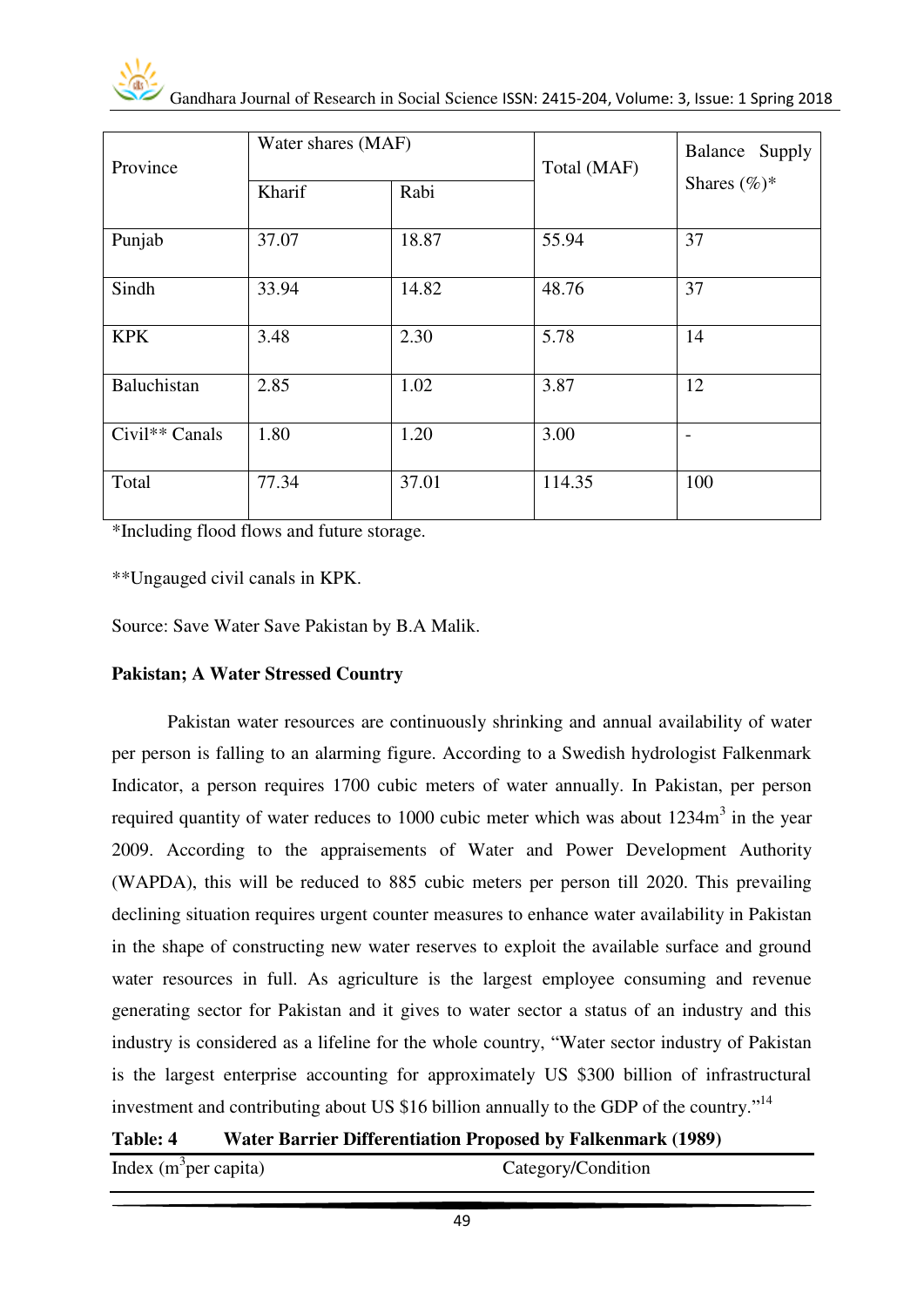| >2,500      | Ok                       |
|-------------|--------------------------|
| 2,500-1,700 | Water Vulnerability      |
| 1,700-1,000 | <b>Water Stress</b>      |
| 1,000-500   | <b>Water Scarcity</b>    |
| $<$ 500     | <b>Absolute Scarcity</b> |

Water vision of 2025 is a serious attempt to raise water availability for the future generation. Unexpected floods and shortage of water during seasonal crops, especially during the Rabi Crop is now compelling the provinces of Pakistan to raise water sharing issue at the national as well as international levels.

Under the water vision of 2025, the Government of Pakistan has initiated number of projects with the cooperation of Water and Power Development Authority to build new small and big dams and other types of water reservoirs in the next fifty years in order to meet the increasing demand of water. But unfortunately, the provinces had shown their own grievances on the validity and effectiveness of these projects which rather increasing day by day. Moreover, these issues are being raised on political basis by different small regional political groups. They are dispraising each other without knowing the real and technical facts of these projects. Such selfish political groups seduce their illiterate voters and supporters and use it as a shelter to connive over real issues of education and health sector.

#### **Effect of Increasing Population and Emerging Spectrum of Water**

#### **Challenges**

Pakistan was considered as water abundant country in the 1950 as more than 5000  $m<sup>3</sup>$ water was available per capita but recent water surveys indicate that Pakistan will be a water scarce country by 2017 with 1000  $m<sup>3</sup>$  per capita water availability. "According to the benchmark water scarcity indicator (the Faulkenmark Indicator, a Swedish hydrologist), Pakistan's estimated current per capita water availability places it in the "high water stress" category."<sup>15</sup>

The following table shows the comparison between population and water availability per capita through our history.

#### **Table: 5 Populations against per Capita Water Availability**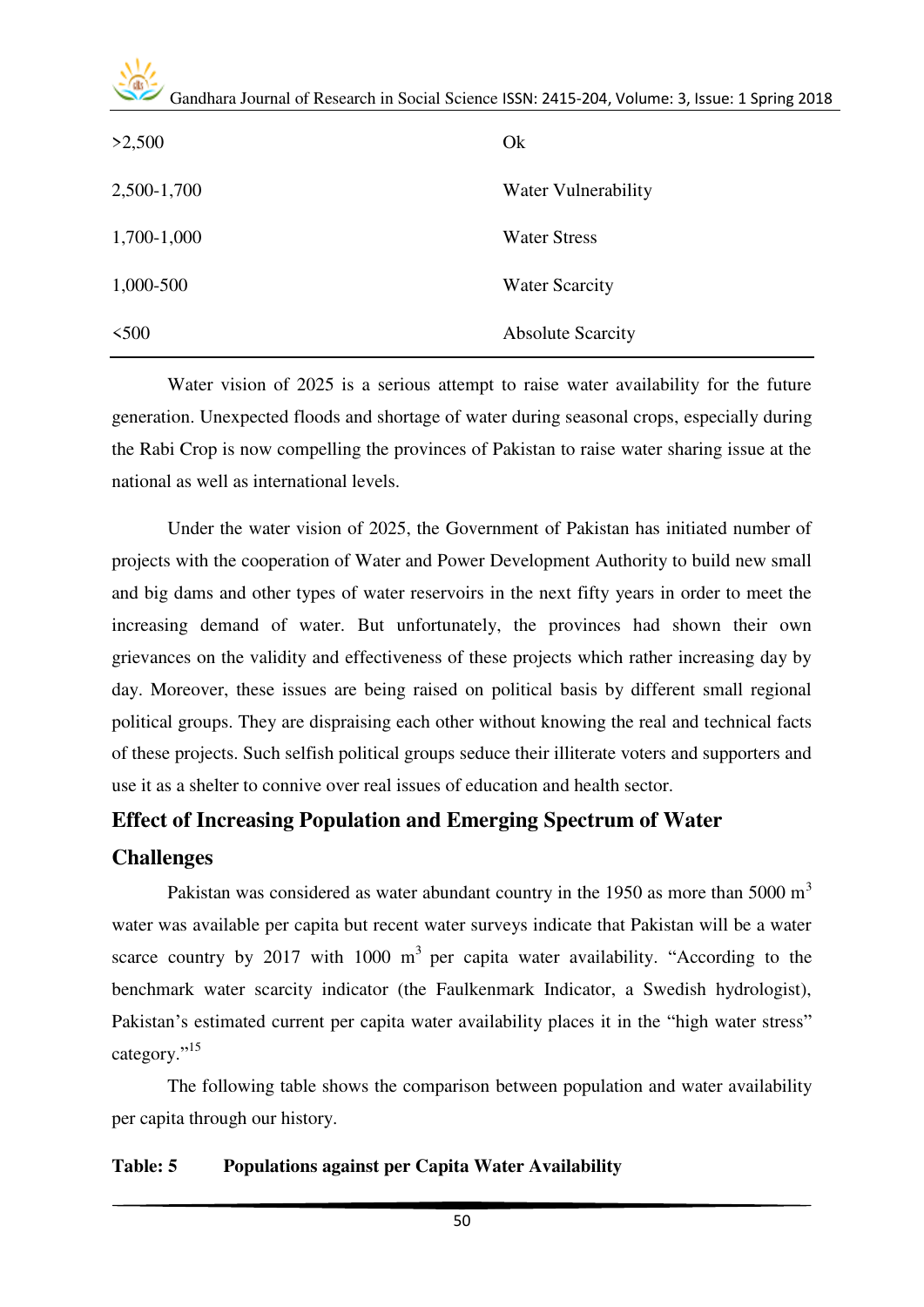| Year | Population | Per Capita Water Availability |
|------|------------|-------------------------------|
|      | (Million)  | (m <sup>3</sup> )             |
| 1951 | 34         | 5260                          |
| 1961 | 46         | 3888                          |
| 1971 | 65         | 2751                          |
| 1981 | 84         | 2129                          |
| 1991 | 115        | 1565                          |
| 2002 | 139.5      | 1282                          |
| 2010 | 167.7      | 1066                          |
| 2020 | 195.5      | 915                           |
| 2025 | 208.4      | 858                           |

Source: Economic Survey of Pakistan 2009-2010.

There is a reverse proportion between population and water availability. Now Pakistan's population has five times increased as per 1951 population but per capita availability of water has also decreased with some ratio and reduced from 5260 to 1000  $m<sup>3</sup>$ per person. It is obvious that we had not developed new reservoirs to meet the demand of increasing population of the country after 1960 water accord IWT two dams were commissioned to feed the long reaches of the eastern rivers but the variability in annual river flows altered and reduced canal diversions and compelled the provinces to share water shortages. IRS claims for every four out of five years, yearly available flows are around 123.59MAF. Supper floods are observed approximately once a time in five years. "This may increase the average to respectable 137.27MAF per year but in the remaining four years availability of water is 123.59 MAF only."<sup>16</sup>

Most of the water reservoirs have been built on river Indus itself and its Easter tributaries. There are few Western tributaries which also feed river Indus but their water not preferably framework that some technocrats suggest that river Kabul should be tapped to address flow uncertainty and Pakistan should establish its water rights on the Kabul flows.<sup>17</sup>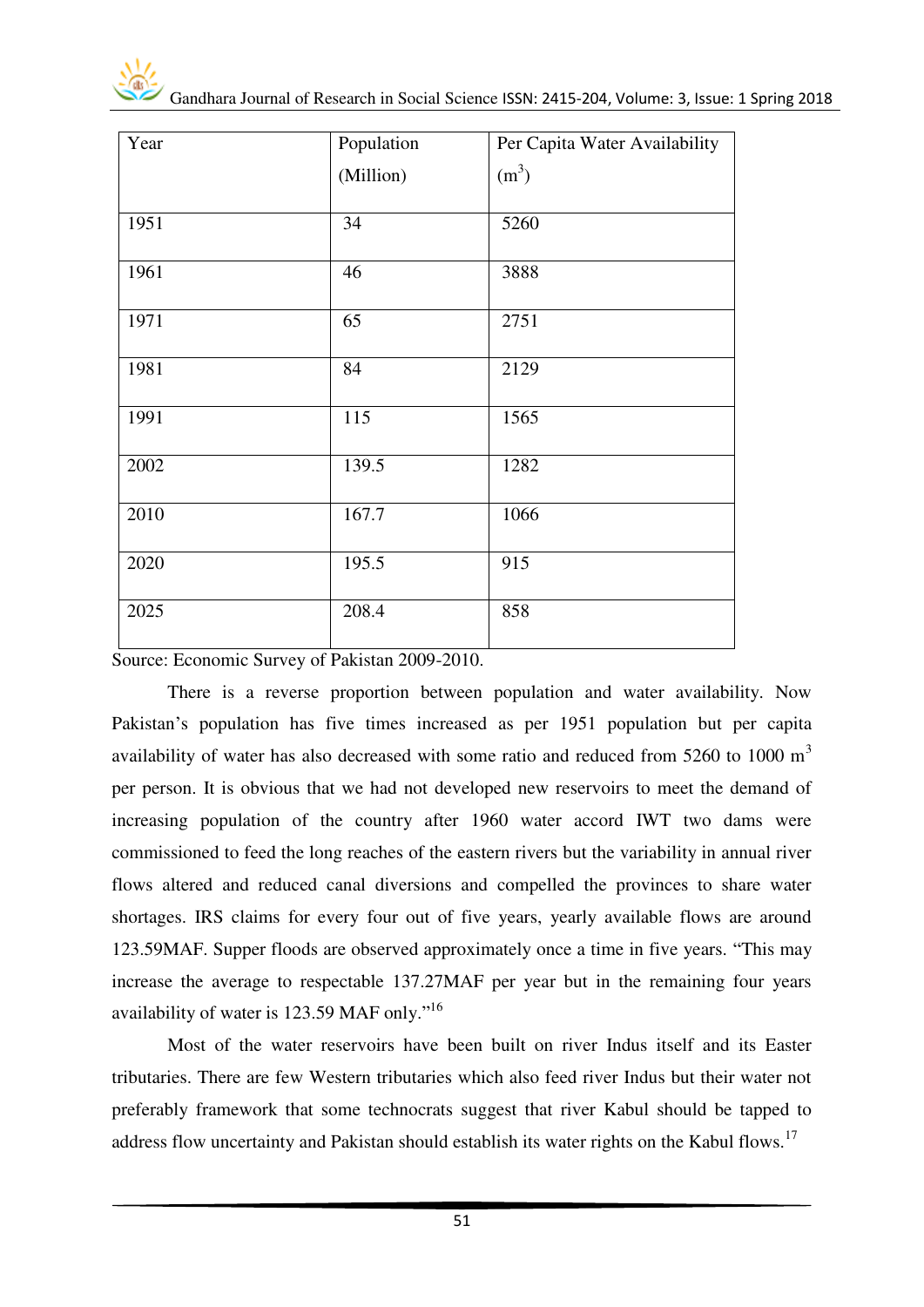

Pakistan and India both share the Indus River System and the population of both countries increases rapidly but our neighbouring country started to develop its water storage capacity consistently through building of new water reservoirs at the different rivers passing through its territory. On the other side Pakistan could not developed consensus among its provinces over the construction of new dams which was the need of time. In this way, it could not keep the balance between the availability and demand of water for agriculture and other uses.

| <b>Table: 6</b> | Developments of Water Resources in India and Pakistan, A Comparison |  |  |  |
|-----------------|---------------------------------------------------------------------|--|--|--|
|-----------------|---------------------------------------------------------------------|--|--|--|

| <b>Particular</b>             | <b>Pakistan</b>  | <b>India</b>      | <b>Ratio</b> |
|-------------------------------|------------------|-------------------|--------------|
|                               |                  |                   |              |
| Population (1998)             | 140 million      | 1016 million      | 1:7          |
| Irrigated Area through Canals | 42 million Acres | 221 million Acres | 1:3          |
| and Tube wells                |                  |                   |              |
| Large Dams                    | 68 number        | 4192 number       | 1:62         |
| <b>Hydropower Capacity</b>    | 5009 MW          | 21891 MW          | 1:4          |
| <b>Canals Diversion</b>       | <b>104 MAF</b>   | <b>460 MAF</b>    | 1:4          |

Source: Pakistan's Dams and Development by World Commission on Dams (Nov 2000).

#### **Current and Projected Water Availability and Demand in Pakistan**

In 2002 a study was arranged by the ministry of Water and Power under the title of "Pakistan National Water Resource Strategy" and worked out that about 109.3 MAF water was available at farm gate including surface, underground and rainfall resources. Under this study it had also been calculated that development potential under water vision 2025 can be enhanced to 139 MAF at farm gate from the available same resources. This development potential is given in this table.

**Table: 7 Development Potential under Vision-2025** 

| Water availability in 2002 |        | Water Vision-2025        |  |         |        |                   |  |           |
|----------------------------|--------|--------------------------|--|---------|--------|-------------------|--|-----------|
| Surface                    | Ground | <b>Rainfall</b><br>Total |  | Surface | Ground | Total<br>Rainfall |  | Potential |
| water                      | water  |                          |  | water   | water  |                   |  |           |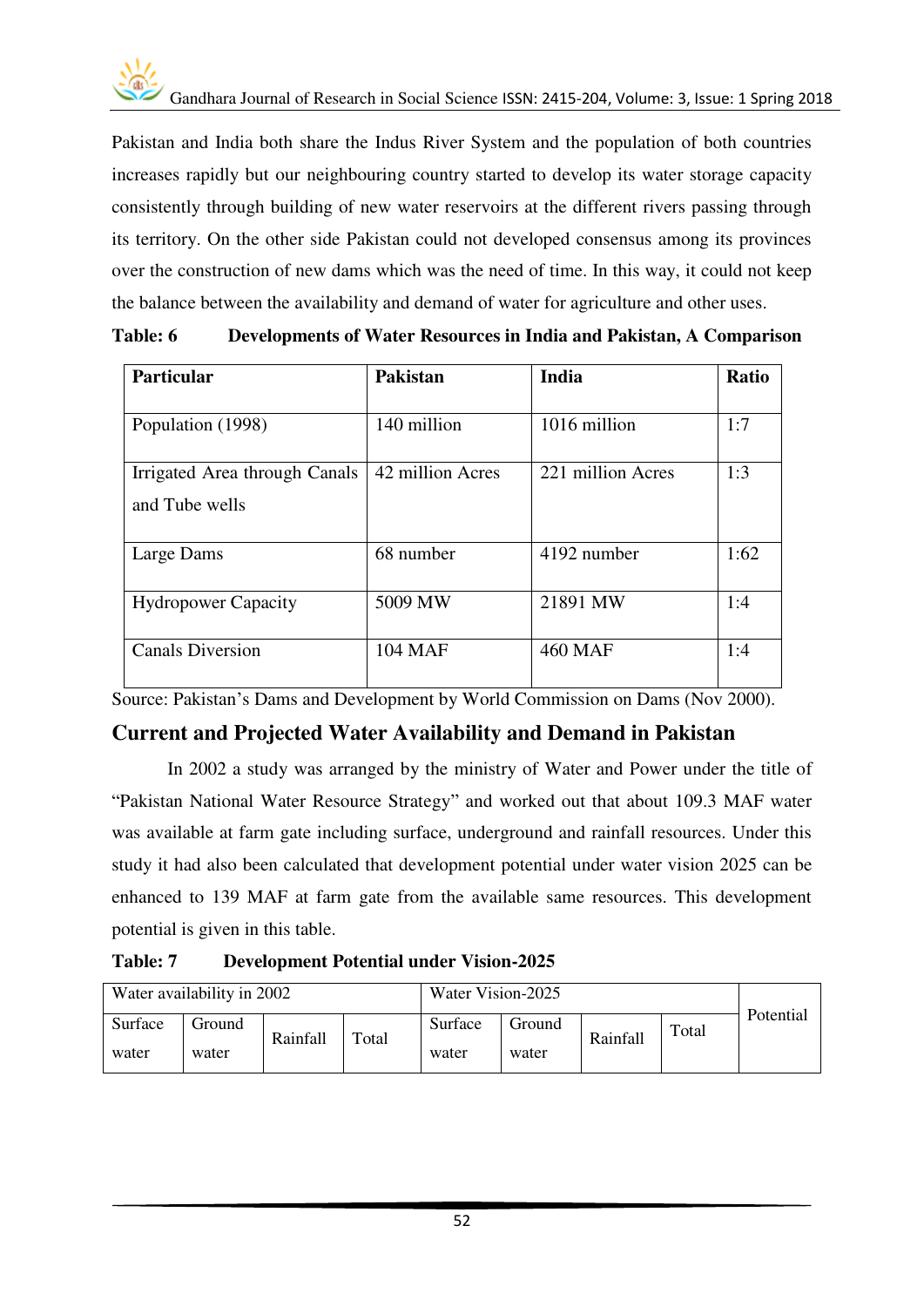

| 62.3<br><b>MAF</b> | 42 MAF | 5 MAF | 109.3<br><b>MAF</b> | 75.3<br><b>MAF</b> | 55.7<br><b>MAF</b> | 8 MAF | 139<br><b>MAF</b> | 29.7<br><b>MAF</b> |
|--------------------|--------|-------|---------------------|--------------------|--------------------|-------|-------------------|--------------------|
|--------------------|--------|-------|---------------------|--------------------|--------------------|-------|-------------------|--------------------|

Source: Water Vision-2025

This table shows that we may able to develop our water resources and have a potential to recover 29.7 MAF more water through an effective and in time planning but our water requirements would be near to 145 MAF in 2025 which is an alarming figure for Pakistan. Kalabagh and Bhasha dams were there part of this potential which could not be constructed after passing fourteen years of this survey.

#### **Future Challenges and Options**

To the past record, the balance between water availability and requirement is seemed to be reverse in proportion as the targets in agriculture irrigation water requirements estimated for the years 2000, 2013 and the water vision 2025.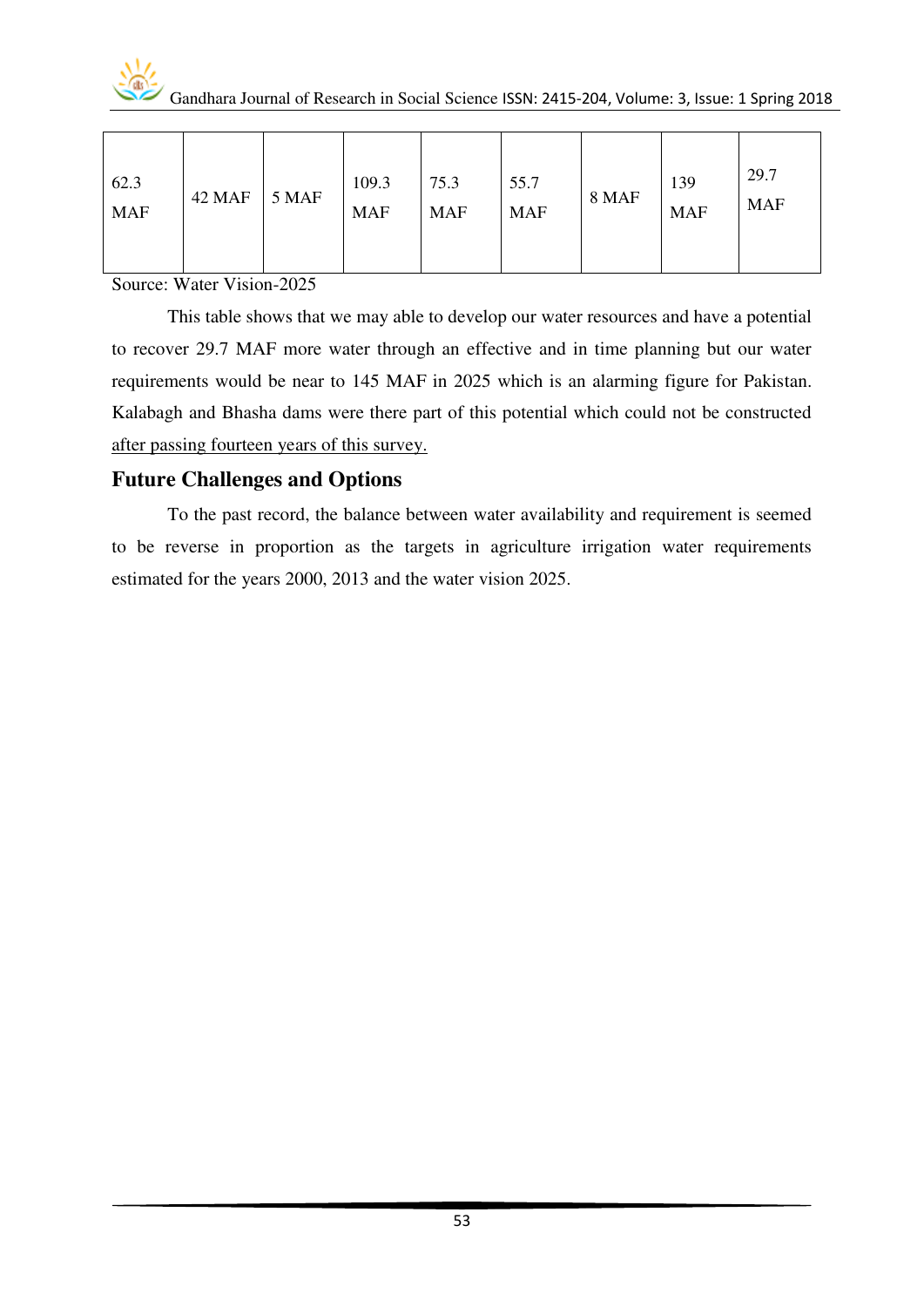| Year                            | 2000  | 2013  | 2025     |
|---------------------------------|-------|-------|----------|
| Population (in millions)        | 148   | 207   | 267      |
| <b>Water Requirements (MAF)</b> |       |       |          |
| Irrigation                      | 143.1 | 206.4 |          |
| Non-irrigation                  | 5.9   | 8.7   |          |
| <b>Total Requirements</b>       | 149.0 | 215.1 | $277.4*$ |
| <b>Water Availability**</b>     |       |       |          |
| <b>Total Surface and</b>        | 108.7 | 107.3 | 126.6    |
| Groundwater                     | -     |       |          |
| Shortfall                       | 40.3  | 107.8 | 150.8    |
|                                 |       |       |          |

#### **Table: 8 Water Demand and Availability**

\*Extrapolated

\*\*At Watercourse head

Source: Mulk, Shamsul, and Khalid Mohtadullah (1991) Water Resources Management Policies in Pakistan. Paper presented in International Workshop on Water Resource Management. Washington, D. C.: USA.

In 2025 our irrigation water requirements will increase to 277.4 MAF which is almost double of availability for that time which is 126.6 MAF (in case of completion of 3 big dams namely Kalabagh, Bhasha and Dassu). These figures would reveal a very disastrous scenario of water shortage if we would not be able to construct new big water reservoirs in the present future. In such circumstances, inter-provincial water conflicts may be escalating in full vigor.

#### **Strategy for Addressing Various Issues and Active Conflict Resolution**

#### **Mechanism**

Pakistan observes water shortages every year and it will continue to do so, except in the wet season of monsoon. These wet months offer surplus water and these surpluses can be utilized in a timely and effective manner only when all the provinces come to terms of consensus on water conservation and development schemes in prevailing misunderstandings. Despite the constitutional provision which address the role of "Council of Common Interest" there is a lack of an effective conflict resolution mechanism among the provinces. We need to evolve such a mechanism on practical and sustainable basis which is acceptable for all the units.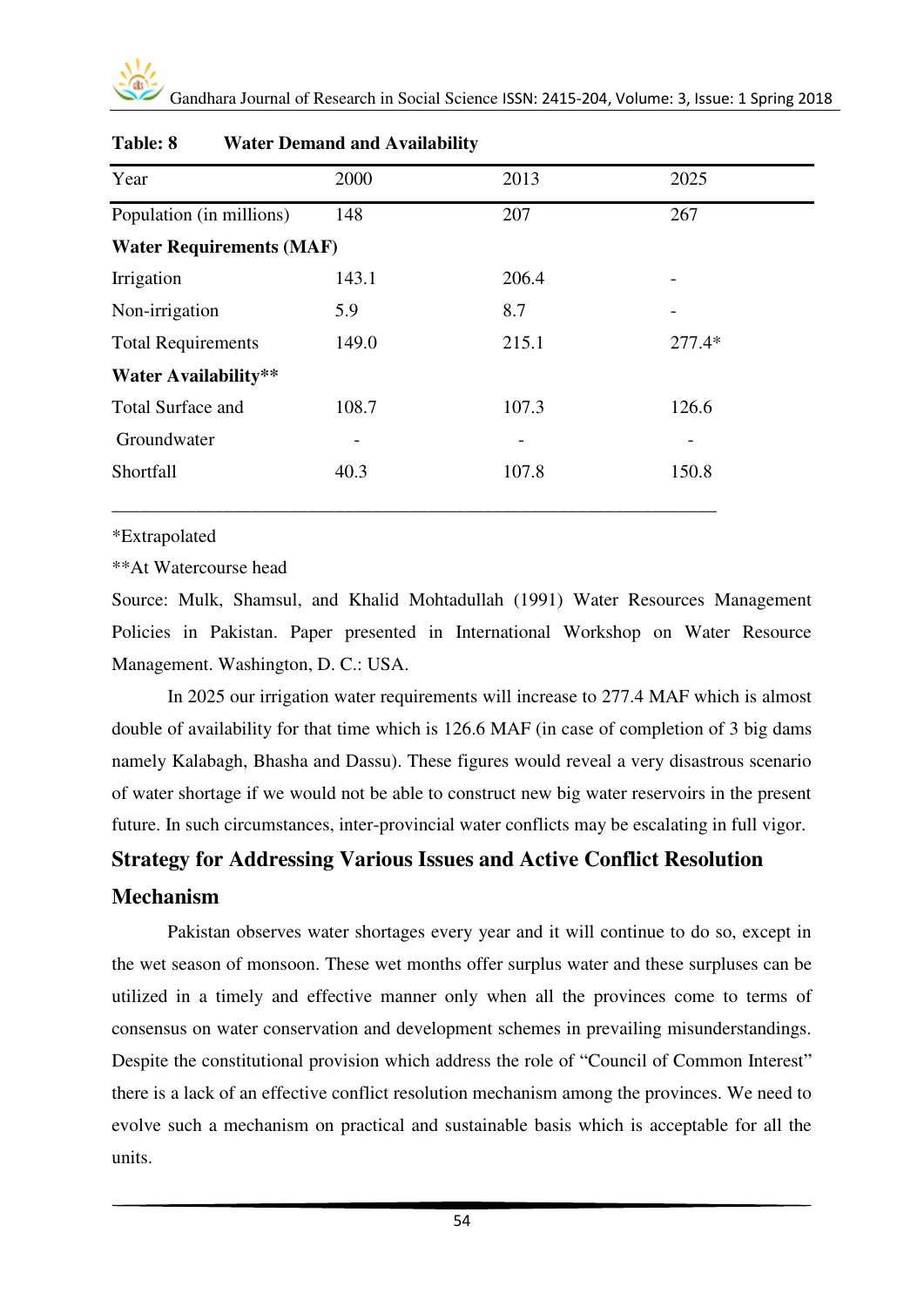There are two possible ways to do this.

#### **a) Activation of Council of Common Interest (CCI)**

Articles 153 to 155 of the Constitution of Pakistan relate to the appointment and function of CCI. Especially article 155 narrates about the water related complaints of the Federal government or the provincial governments. But this CCI sometimes also failed to develop a consensus over water issues among the provinces because CCI itself became controversial in its configuration. We should feel the sanctity of this institution and it should be allowed to play its role without any type of political pressure in resolving inter provincial conflicts and disputes by developing consensus on such resolution.

#### **b) The Rightful Role of Parliament and Parliamentary Committees**

The Parliament is the most reliable and sacrosanct forum to discuss and to hold debates over national issues and resultantly develop consensus among the provinces over such issues. Pakistan parliament is bi-cameral in its nature and both the floors i.e. the Senate and the National assembly should take initiatives to discuss the water related issues and develop consensus over such national issues to minimize the confrontation among the federating units. Moreover, the standing committees of the parliament must show their interest and responsibilities on water and power to work out on water relating issues and takes up the issue before the full parliament session for resolution. The committees should also consult the water experts to collect the real facts and should hold public hearings in open for discussion and such hearings must be propagated without any discrimination for creating public awareness. We get more loss by trying to keep the issues in the shell. Open discussions should be hold even at gross root level. No doubt such discussions in the beginning seen to be chaotic but ultimately, we are going to the development of national consensus. It is rather unfortunate that such committees are formed out of way but not taking both houses of parliament in confidence and are resolved on personal likes and dislikes of the government.

The elected representatives must realize their powers and duties to develop durable and sustainable consensus at national level on confrontational and complex issues by convincing the mob with the devotion of national integrity as the successful examples of declaration of 1991 Accord and the framing of the comprehensive constitution of Pakistan 1973 demonstrated in the history. In short parliamentarians should be the most ardent agent in the question for a national consensus.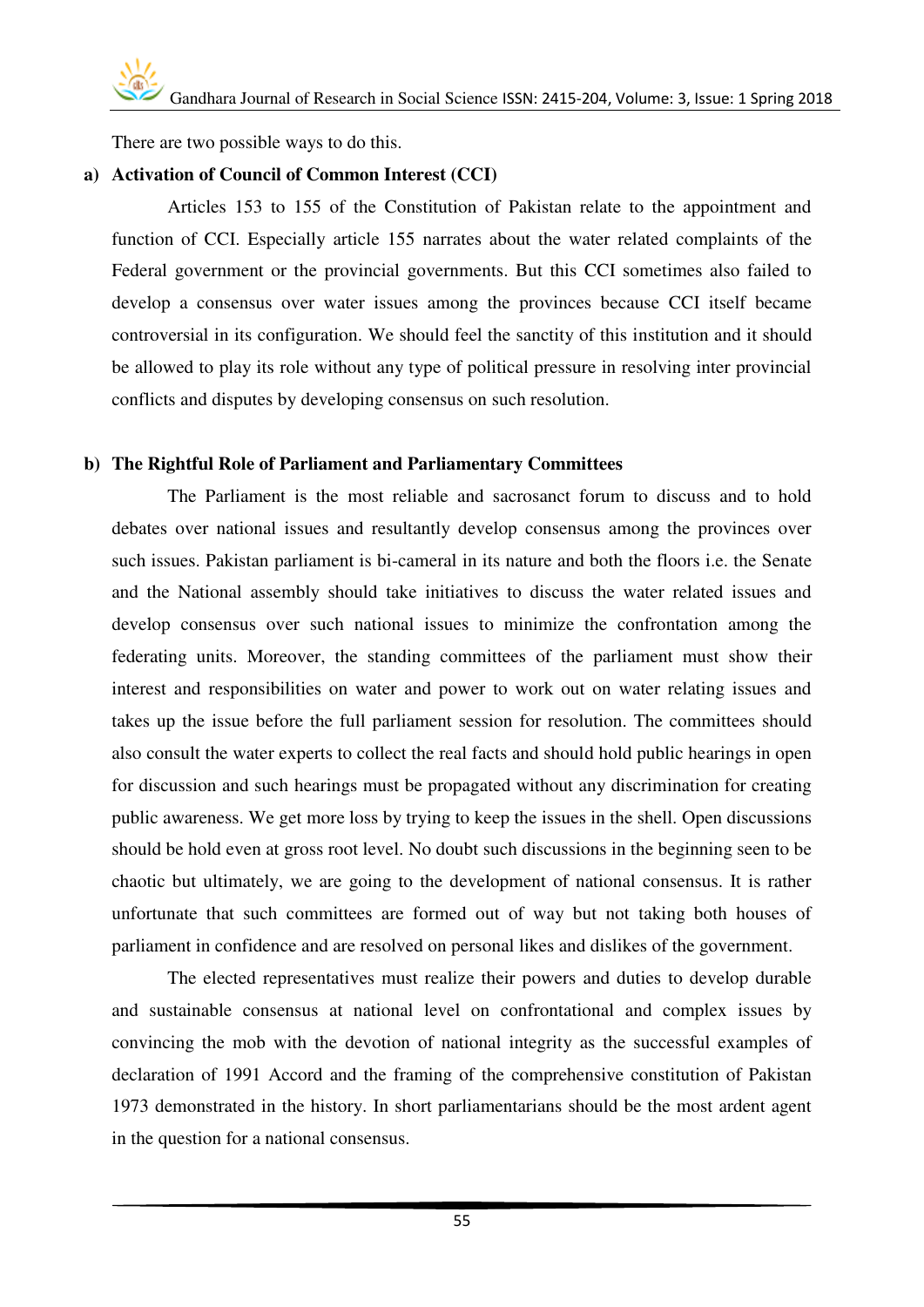#### **End Notes**

- 1. Rasool Bux Palijo "*Sindh-Punjab Water Disputes*", April 2011, Published by Centre for Peace & Civil Society (CPCS) Hyderabad.
- 2. Paul Kennedy (1987), "*The Rise and fall of the Great Powers*". New York: Vintage.
- *3.* N.A Zawarhi, 2009. "*India, Pakistan and Co-operation along the Indus River System".*
- 4. M.B. Marquet, 2011. "*Water- A Source of Conflict*", Monaco: Committee on the Environment, Agriculture and Local and Regional Affairs.
- 5. Muhammad Idrees Rajput, (2007) water problems: Perspective from Sindh. "*Problem and Politics of Water Sharing and Management in Pakistan*". Islamabad Policy Research Institute.
- 6. *Encyclopedia Britannica Macrop/Edia*, (Chicago: Helen Hemming Way, 1973-74, Vol: 19
- 7. C.S Ahmad. (2000). Former Minister for agriculture. Dawn, Karachi, 4<sup>th</sup> June 2000.
- 8. Ibid
- 9. Anon. 2007. "*Pakistan in the 21st Century-Vision 2030*", Planning Commission, Government of Pakistan, Islamabad.
- 10. G.K.M Arif,(2010). "*Estranged Neighbors: India-Pakistan*", 1947-2010(First Ed.). Islamabad, Lahore, Karachi (Pakistan): Dost Publications.
- 11. Pakistan, Government of (2002). "*Pakistan Water Sector Strategy"*. Volume 1. Ministry of Water and Power, Government of Pakistan".
- 12. Muhammad Akram Kahlown "*Water-Resoureces situation in Pakistan*" : Challenges and Future Strategies, Chairman Pakistan Council of Research in Water Resources,P-35
- 13. Humaira Sharif. "*Inter-provincial Water Distribution Conflict in Pakistan*", A Report of Joint Training of Pak-Afghan Journalists on Conflict.
- 14. Pildat, September, "2003.*Issue of Water Resources in Pakistan*". A Briefing Paper for Pakistan Parliamentarians. Paper No.7 [www.pildat.org](http://www.pildat.org/)
- 15. *Agriculture, Economic survey of Pakistan* 2009-2010, [http://www.finance.gov.pk/survey/chapter\\_10\\_02\\_agriculture.pdf.](http://www.finance.gov.pk/survey/chapter_10_02_agriculture.pdf)
- 16. IRSA report-2008.